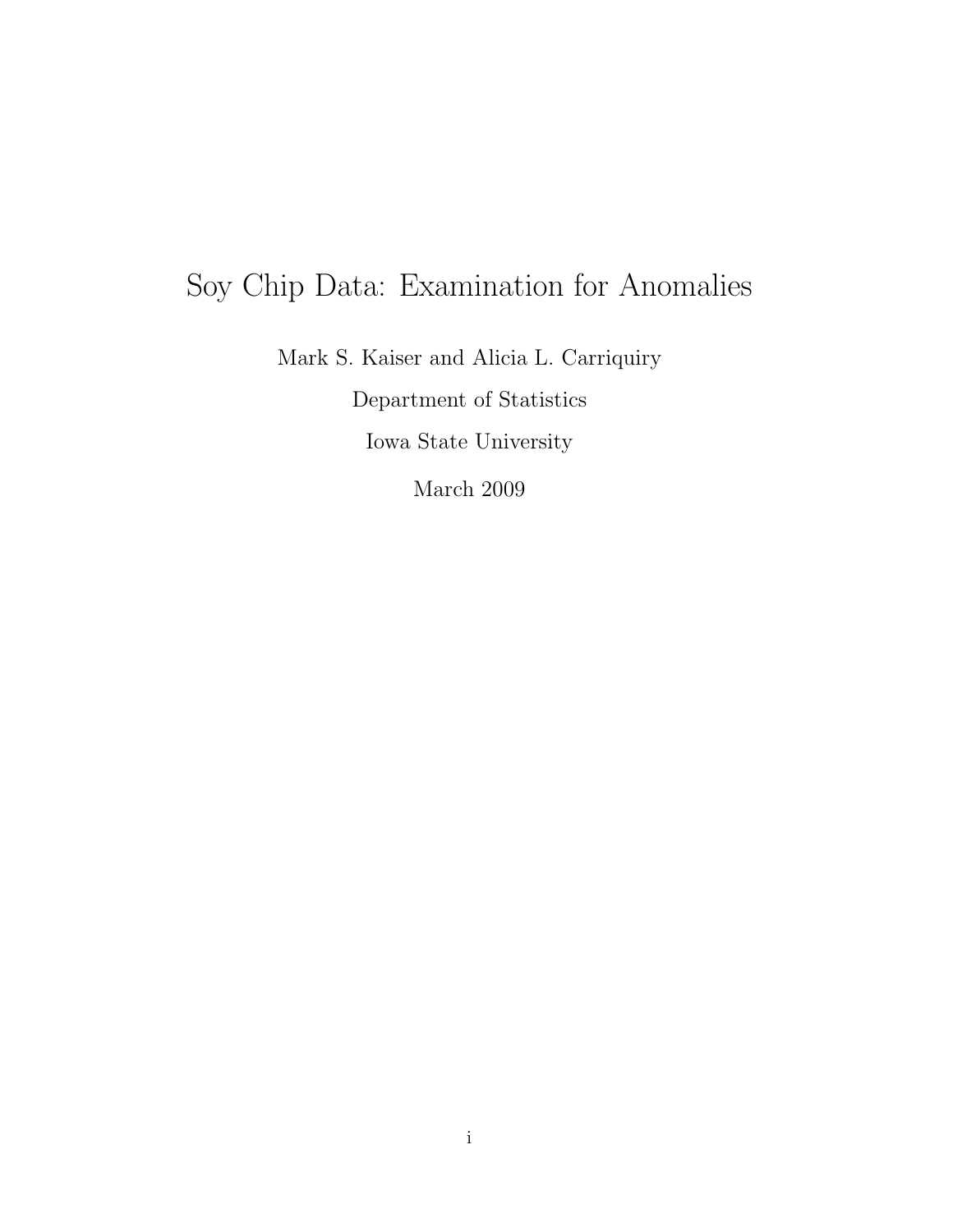## 1 Background

This report contains a statistical examination of data from a study titled "Efficacy of Soy Pasta Chips for Weight Loss", conducted in 2004 at the Fleming Heart and Health Institute of Omaha, Nebraska. Our understanding is that questions have been raised about the authenticity of the data produced by that study and, specifically, whether some of those data may have been fabricated. Statistical examination of a set of data cannot "prove" or "disprove" falsification of data records in an absolute sense, but it can determine whether certain types of anomalies exist that would not be expected in data from most scientific studies. The goal of this exercise was to uncover any such anomalies that might exist in the data from this study.

The data used in this analysis were taken from a final report signed by the principal investigator on 7 April 2004 and provided to us via electronic transmission by Dr. Richard Fleming. The data contain records for 60 individuals that consist of values for height, initial weight, weight at two weeks, weight at four weeks, and body mass index at the same time points as weight. Our examination of these data makes use of only the directly recorded variables of height and the three weight measurements.

## 2 Methods of Examination

Appropriate statistical methods for examination of data to detect potential fabrication depend on the characteristics of the study or studies of concern, including study design, objectives, and the analysis used to reach conclusions. Also important is the type of data fabrication suspected. The best methods for detection of one or a few fabricated data records differ from those more appropriate for the detection of wholesale fabrication of an entire or nearly an entire data set (e.g., Buyse *et al.* 1999). The study of concern here was of a very simple design with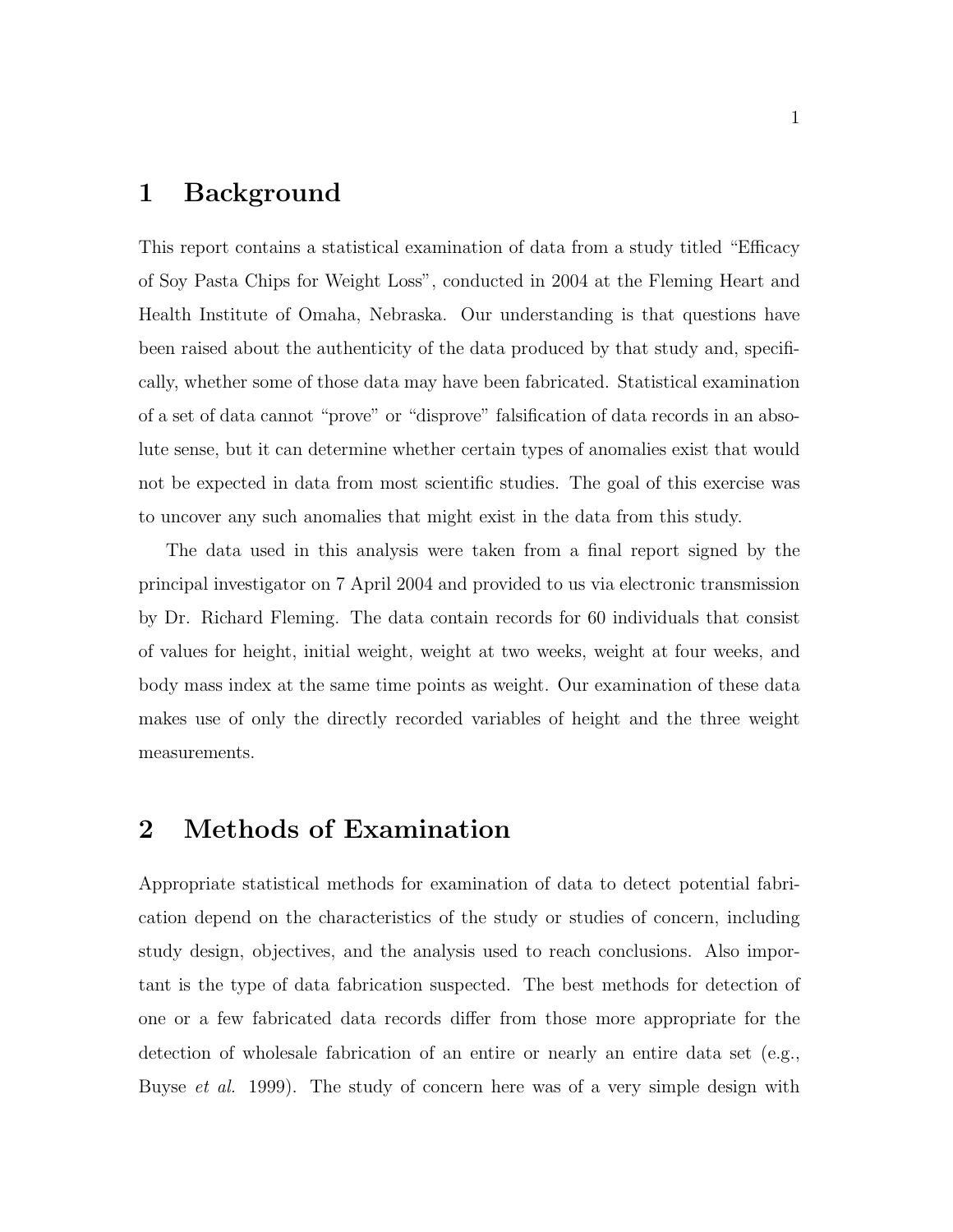apparently self-selected subjects and lacking multiple medical centers or treatment groups, precluding the use of comparison of multiple centers or a suspect data set to an unsuspicious one (e.g., Al-Marzouki et al. 2005). The examination reported here focused on three aspects of the data records, marginal and joint data structure, recorded data values, and influence on results. The motivation for considering these aspects of the problem are described in this section.

Fabrication of data generally has a specific objective, either to influence the outcome of data analysis (e.g., show an effect of one or more treatments) or to avoid the effort needed to properly conduct data collection if a pattern seems clear from an analysis of some actual data. The former situation may result in alteration of one or more data records that have disproportionate influence on the outcome of statistical analysis for the study. Alternatively, if an entire data set is fabricated to exhibit an effect of some type (e.g., a difference in treatment group means), other characteristics of typical data sets that might also show such an effect (e.g., variance or covariance structure) are difficult to match. That is, most scientists cannot preserve higher-order structure in falsified data while achieving the desired first-order differences (Haldane 1948). The fabrication of data records as a matter of convenience may sometimes be detected based on either the number or distribution of digits in recorded data (e.g., Walter and Richards 2001). For example, the presence of "extra" digits in recorded data may indicate that other, possibly legitimate, records have been averaged to produce the falsified data, or a fabricated data set may contain a preference for certain digits in either the first or terminal places. This latter phenomenon is related to the fact that the human mind is a poor random number generator.

While a comparable data set from an undisputed study is not readily available for this analysis, it is possible to make use of theoretical probability distributions for comparison with the Fleming data set. Simulation of random values from theoreti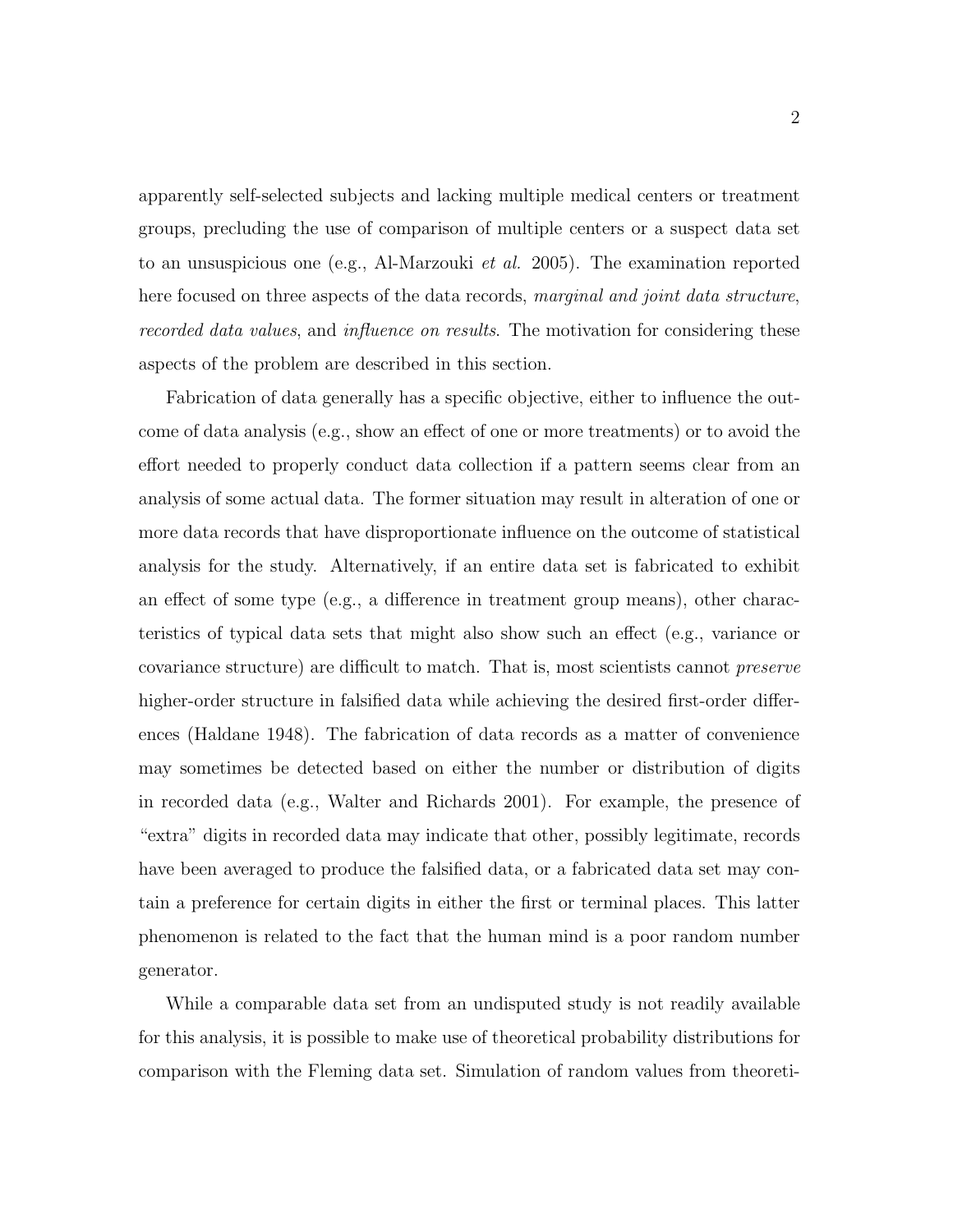cal probability distributions can be used to describe the expected behavior of actual data. Serious departures from such behavior are then a signal that something may be amiss in a given set of values. The Soy Chip study resulted in a four-dimensional multivariate observation for each subject, height, weight 0, weight 1, and weight 2. Assuming (which can be reasonably verified for the Fleming data) that a multivariate normal distribution provides a good model for the joint data characteristics, simulated values from this distribution can be used to examine what might be expected in terms of recorded data values (e.g., terminal digits) and whether or not averaging results should appear in randomly generated data.

# 3 The Effects of Self-Selected Samples and Study Design

Before proceeding to examination of the actual data values it is helpful to identify the effects of two inter-related aspects of the study under discussion, those being the self-selection of subjects who participated in the study, and the lack of a study design that would allow conclusions about the effect of soy chips on weight loss.

### 3.1 Self-Selection and "Expected" Data Values

A common-sense and, in fact, quite legitimate source of suspicion about a set of data values is if they appear "too good to be true". In some respects that seems to hold for the data under examination here. All but one of the subjects lost weight, at an average of over 3 pounds per two-week period. The "treatment" of soy chips appears, at first glance, to have produced remarkable results in terms of weight loss, perhaps as much as many of us could rationally attribute to some type of active weight loss regimen, yet alone simply an alternative snack food. The reason, in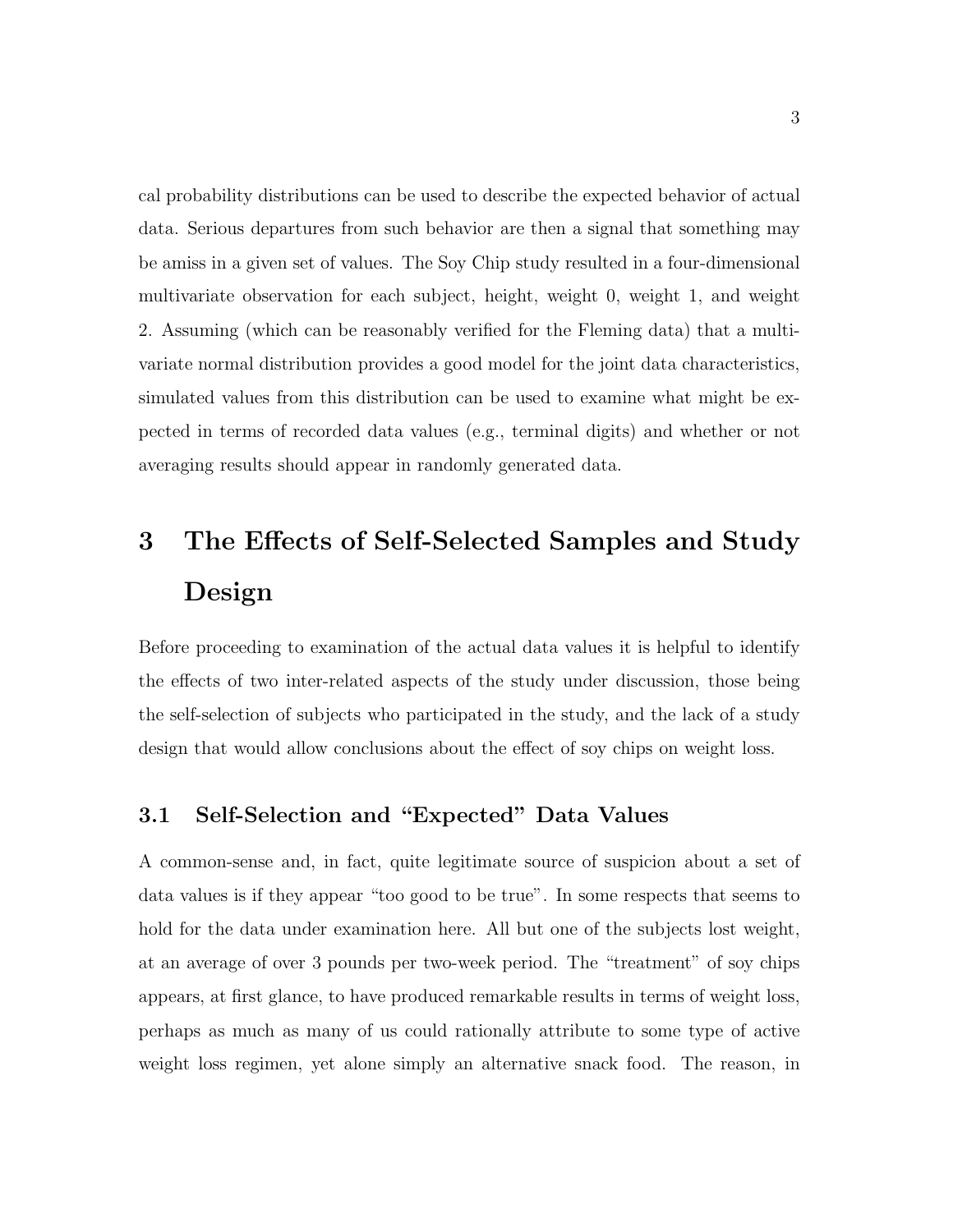this case, that this aspect of the study fails to provide evidence that something is amiss in the data is that the subjects were self-selected for participation. There is little information in the final project report as to how subjects were recruited for the study, other than that being "motivated to lose weight" was one of the inclusion criteria. Put simply, it is not known what else these subjects were doing in attempts to lose weight. It is not known if they became aware of the study through social contact with other study participants (e.g., at health clubs or gyms or weight loss support groups), what characteristics they may have or may have not shared in common, what their overall diets consisted of, what they may have stopped eating if they ate soy chips instead, how much physical activity they engaged in, or any of a host of other factors that might have influenced the results of the study. It is not even known if they actually consumed the soy chips. The implication is that no results can be considered too "good" or too "bad" to be true, unless those results are outside of the realm of physical possibility.

An additional effect of the self-selection of subjects for the study is that comparisons of marginal distributions of, for example, height and initial weight, with what might be expected from a random sample of the population at large lose all meaning. It should not necessarily be expected that the distributions of height or initial weight are consistent with a random sample from the population, or that the relation between height and initial weight should be consistent with such a sample. In fact, it might be argued that, because the subjects in the study were "motivated to lose weight", the relation between height and initial weight should differ from the population at large, containing a greater proportion of individuals with weight on the higher end of the distributions of weight for a given height. There is, in this case, simply no appropriate "reference group" against which to compare the data values.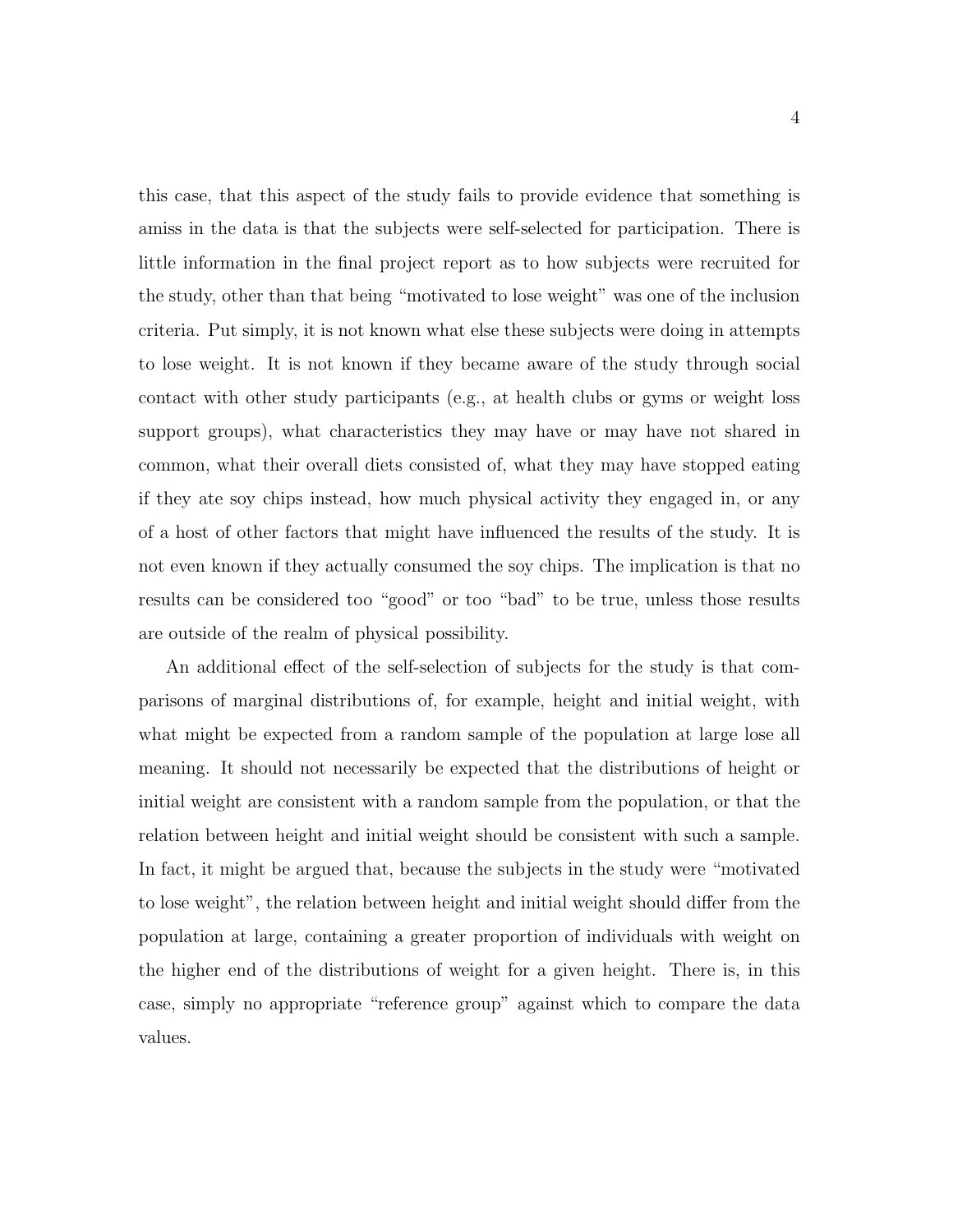#### 3.2 Study Design

Although the final study report described the study as a "randomized clinical trial", there exist no factors that could have been randomized. There was no control group (i.e., individuals not given soy chips), nor any alternative treatment group (e.g., apples as snacks); note that a true placebo (i.e., "fake" soy chips) or double-blind study design would be difficult to devise in this setting. Because it is not known what behaviors subjects were engaged in during the study, and there is no group that could be reasonably expected to have engaged in the same behaviors other than the consumption of soy chips, there is no scientific evidence that soy chips had any effect at all on the results. From a scientific viewpoint, the evidence in the data that being handed free soy chips promotes weight loss is exactly the same as the evidence that consuming soy chips promotes weight loss. In fact, the evidence that visiting the Health and Heart Institute to be weighed promotes weight loss is exactly the same as the evidence that consumption of soy chips promotes weight loss, which is to say there is no scientific evidence for any of these conclusions.

In the opinions of the authors of this report, a manuscript based on this study would not be accepted for publication in any scientific journal. The potential relevance of this for the current exercise is in terms of the objective of data fabrication in this study, as mentioned in the previous section. Any individual with an advanced degree in a scientific discipline, or at the very least any individual who has successfully published a paper in a scientific journal, should understand the shortcomings of the study design. The objective of data fabrication in this situation would then almost necessarily be one of convenience rather than career development, that is, simply to avoid the time and energy needed to collect actual observations. Common sense, as well as formal logic, then suggests that the time and energy needed to falsify data records should be no more than (and, given the anathema with which data fabrication is viewed in the scientific community, perhaps even considerably less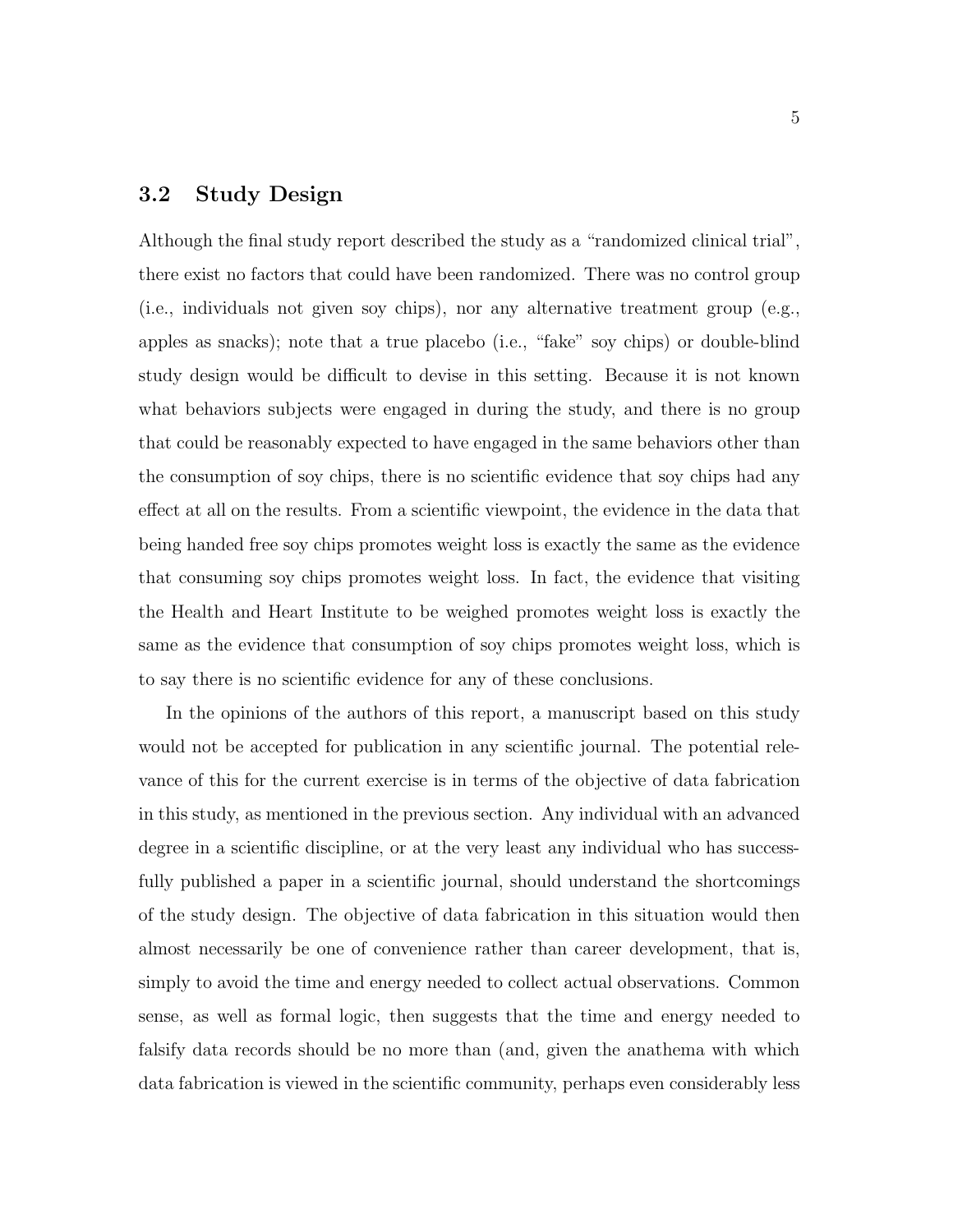than) the time and energy needed to make actual observations. The only alternative I can think of regarding motivation for data falsification in this situation is pleasing a client from whom a substantial amount of additional funding is anticipated but, if it becomes clear to the client that the study was largely without scientific merit because results cannot be published, this would seem a remote possibility.

## 4 Marginal and Joint Data Structure

The first approach used in this exercise was to examine the marginal and joint data structures for the entire set of data. This examination might indicate the presence of records that were altered in a manner that failed to preserve the overall coherence (or general behavior) of the collection of data in a manner consistent with typical probabilistic rules. For example, if a number of records were falsified for a particular weight (e.g., weight2 at week 4) they might stand out as having a different relation with height than they did at an earlier stage (e.g., weight1 at week 2). If entire data records were falsified the relation among variables in those records (ht, wt0, wt1, wt2) may not follow the overall pattern of the set of data. In a sense, then, this examination is one of *data consistency*. An individual falsifying a few data records would need to take care that those records "fit" the general pattern in the entire data set. An individual falsifying the bulk of records or fabricating an entire data set would need to take care that those records were both biologically consistent and probabilistically consistent. Probabilistically consistent here means that there should exist some joint probability distribution that could have "generated" the observed data. While no theoretical probability distribution is "correct" in a real problem, real data tend to follow the patterns of data simulated from theoretical distributions and dictated by the rules of probability. Falsified data often fail to exhibit this same consistency (unless, of course, they were produced via simulation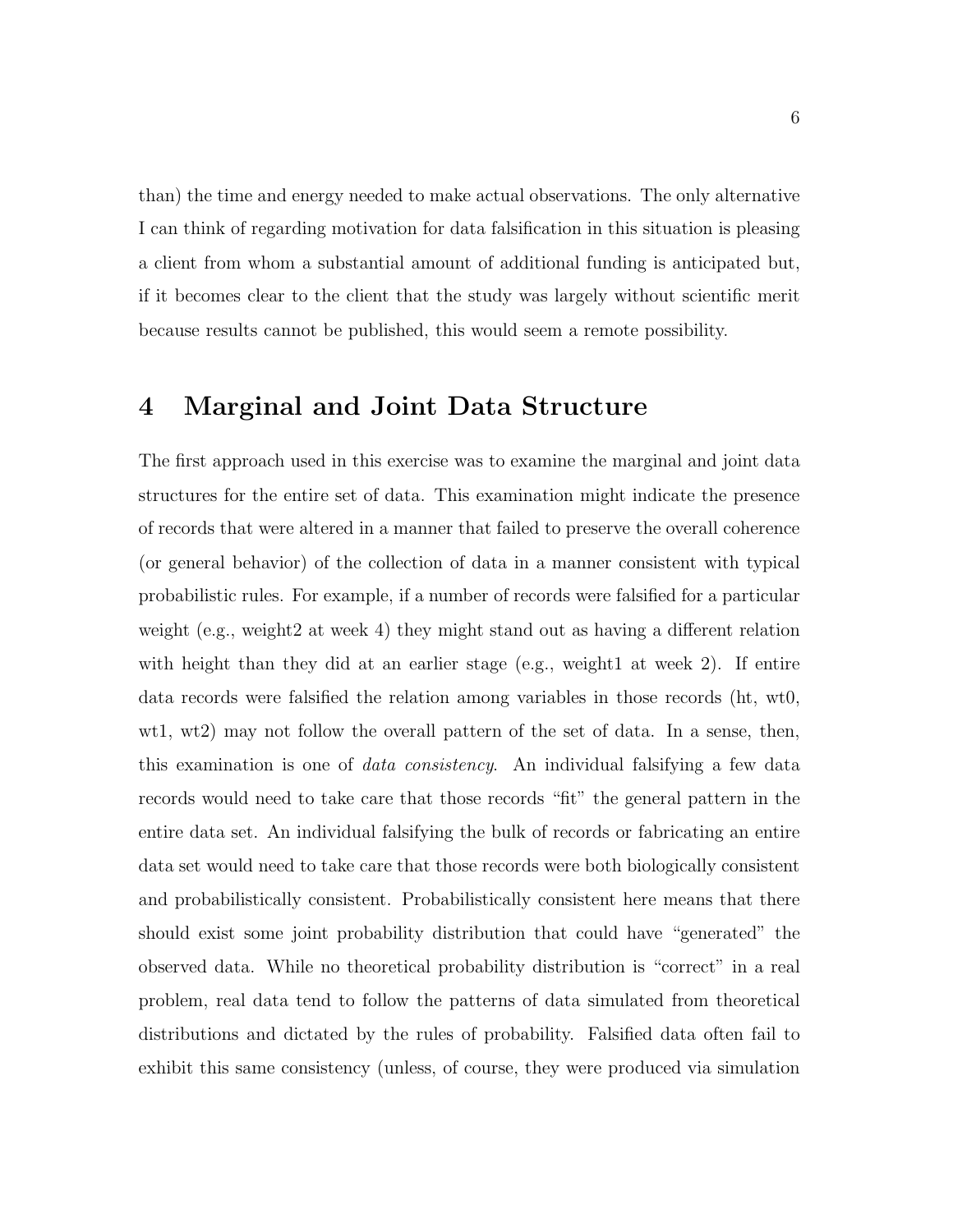from theoretical probability distributions). Basic summary statistics for the Fleming data set are presented in Table 1.

|  |  |  | Variable Min Q1 Q2 Q3 Max Mean Variance                |
|--|--|--|--------------------------------------------------------|
|  |  |  | Height 60.50 63.94 66.00 68.44 76.00 66.32 10.439      |
|  |  |  | Weight0 146.0 165.1 185.0 205.5 301.0 193.71 1409.587  |
|  |  |  | Weight1 139.0 162.2 182.5 201.6 295.0 189.76 1370.250  |
|  |  |  | Weight 2 128.5 159.5 179.0 199.0 293.0 186.41 1357.250 |

There is a basic consistency in these summary values. Variances for the three

Table 1: Basic summary statistics for the Fleming data.

weight values are not dramatically different, and a decrease in weight is seen for various quantiles in a consistent manner. There is perhaps a surprising difference between the minimum weight at times 2 and 1, that difference being −10.5 pounds. The minimum weights at times 1 and 2 correspond to the same individual. To see if this should be considered an extreme value, inconsistent with the overall data structure, a set of data was simulated from a multivariate normal distribution with means and variances that match the values of Table 1. The minimum values for "weight1" and "weight2" in these simulated data also corresponded to the same data record (i.e., the same simulated "individual") and the difference was −9.7. While not demonstrating that the one actual data record could not have been fabricated, this does demonstrate that the occurrence would not be unexpected under a typical probabilistic structure of the kind used to model data.

Correlations among the variables of height, weight0, weight1 and weight2 are reported for the Fleming data in Table 2. Extremely high correlations (for which the values of correlations between weight0, weight1, and weight 2 would qualify) are sometimes taken as an indication of results "too good to be true" (e.g., Akhtar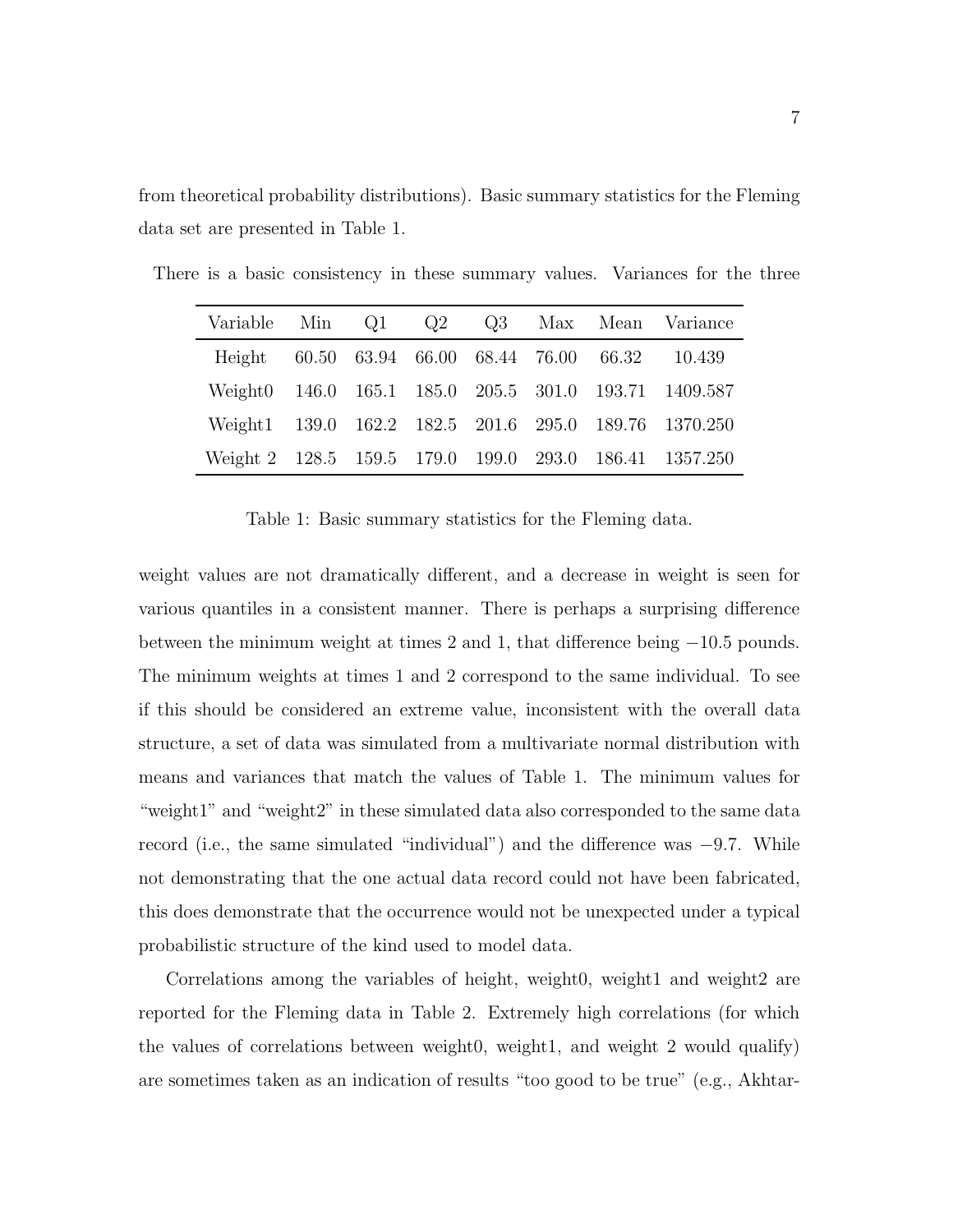Danesh and Dehghan-Kooshkghazi 2003). But that is a weak argument against the Fleming data set in this case, partially because of the self-selection of study participants as discussed in the previous section of this report, and partially because of a combination of the ranges for weight measurements in Table 1 and the physiological realities of how much weight an individual can gain or lose in a period of several weeks. Correlation is a measure of linear association between two variables and this measure is affected by the range of values considered. A wide range of initial values (e.g., a range of 155 lbs. in weight0 for comparison with weight1 or a range of 156 lbs in weight1 for a comparison with weight2), coupled with the biological reality that any individual is unlikely to lose or gain more than a small fraction of their initial value relative to the initial range indicates that high correlations are to be expected in this situation. The Fleming data are also consistent with the anticipation that weights observed at more distant time points (i.e., weight0 and weight2) should still be correlated, but somewhat less highly correlated than weights observed at less distant time points (i.e., weight0 and weight1).

ht wt0 wt1 wt2 ht 1.0000000 0.5263469 0.5274059 0.5289093 wt0 0.5263469 1.0000000 0.9989028 0.9961254 wt1 0.5274059 0.9989028 1.0000000 0.9983947 wt2 0.5289093 0.9961254 0.9983947 1.0000000

Table 2: Correlations for the Fleming data.

Scatterplots of weights at times 0, 1 and 2 against height are presented for the Fleming data in Figure 1. The first thing to note here is the similarity of the three scatterplots. This should be expected, again because of the total range of weights contained in the data sets and the physiological realities of how much weight can change for humans over a period of several weeks. It appears that one could pick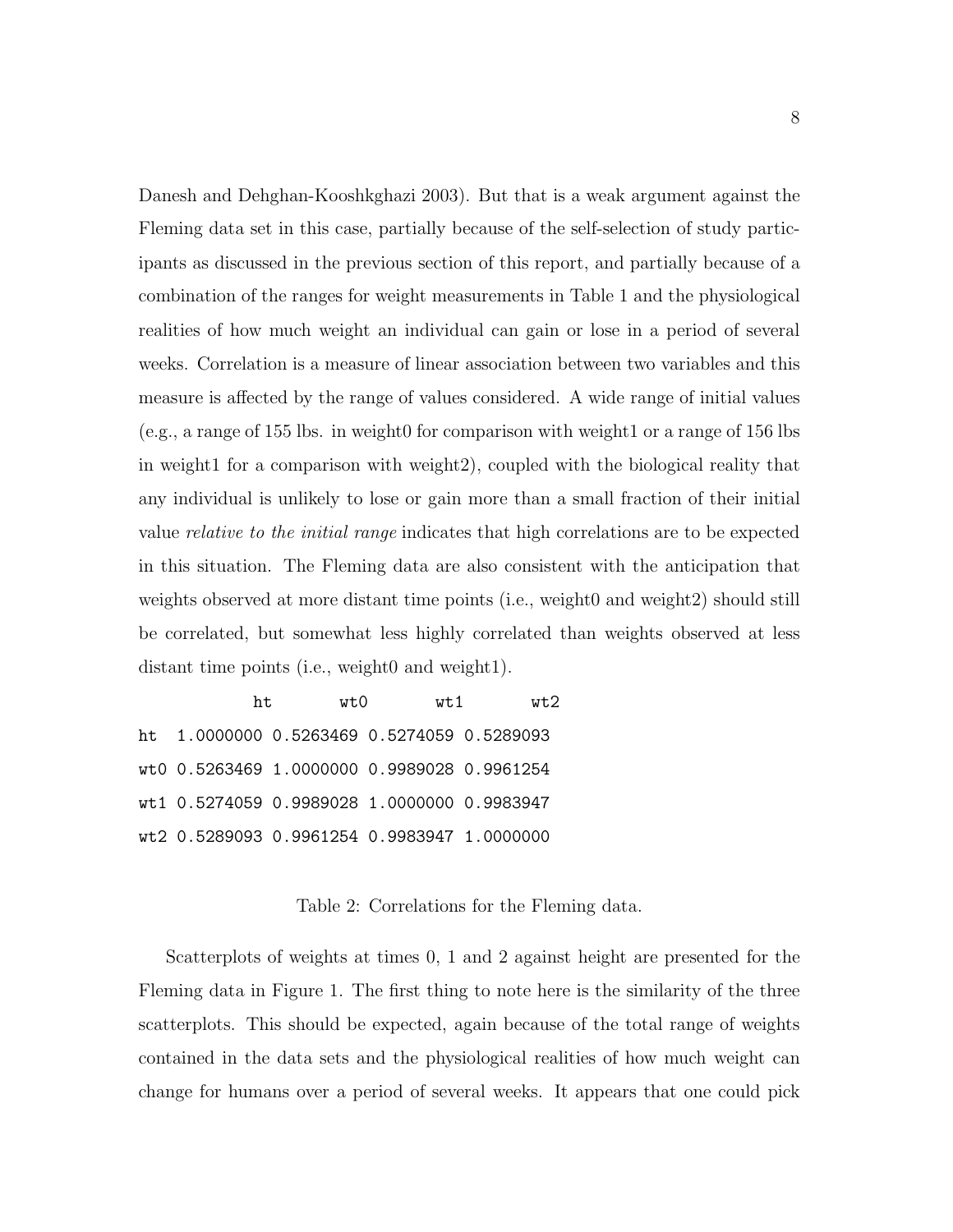out individuals on these plots and that is, in fact, true. What would be disturbing would be to find individuals with radically different positions on one or more of the three plots, and that does not occur. One may also notice that there are more widely scattered points above the bulk of the data pattern than there are below. This is not necessarily unexpected, because the self-selected sample of participants were individuals who considered themselves overweight. Statistically, this data pattern suggests distributions of weight for given heights that are skew right rather than symmetric.

Overall, there is little in the set of data values examined to suggest that they could not be the result of a study with an absence of fabricated data. The data values may be considered as internally consistent. At this point we would have no justification for suggesting that the data have been manipulated in a manner consistent with the falsification of data. Examination of data in the manner of this section, however, is not a powerful approach for identification of anomalies because of the lack of a reference for comparison. As indicated previously, the population as a whole will not serve this purpose because subjects in the Fleming study were not intended to be a random sample from the population, and we lack data from a comparable undisputed study for comparison as well. What we can say is that the data set fails to contain obvious glaring inconsistencies that would suggest fabrication of data.

## 5 Recorded Data Values

Any numerical data value consists of a sequence of digits. For example, the value of 156 for an initial weight in this study has the digits 1, 5 and 6, in that order. There are two common approaches for examination of recorded digits in data records – investigation of recorded values that contain "extra digits", and comparison of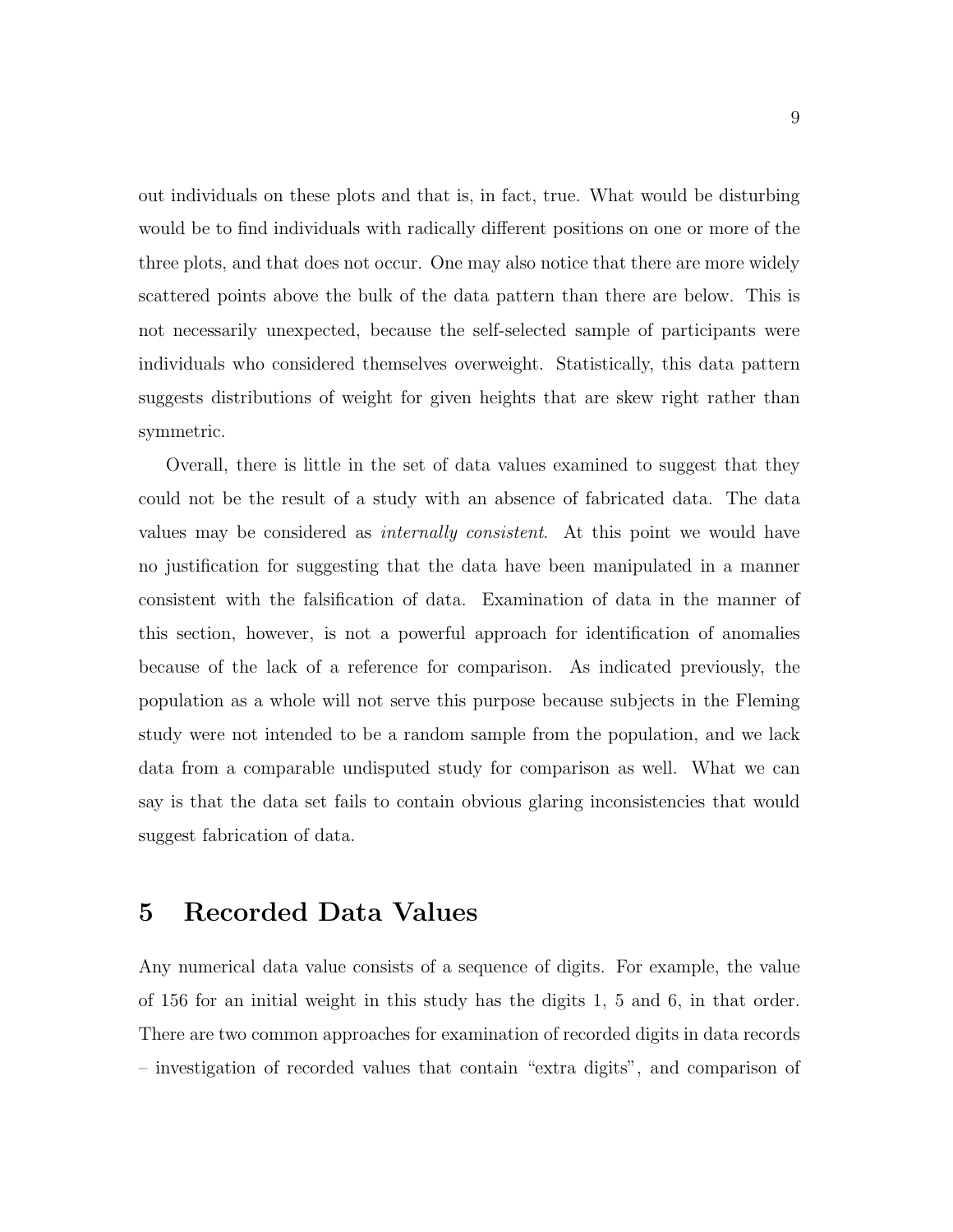distributions of the values 0 through 9 in various places in the data (e.g., first digit or last digit). We consider these two approaches in turn.

#### 5.1 Records with Extra Digits

The majority of the data contained in the Fleming data set are recorded to the nearest whole number (i.e., height to the nearest inch, weight to the nearest pound) but there are a number of records that contain extra digits of either 0.25, 0.5 or 0.75. Table 3 presents the frequencies of these extra digits for the four observed variables.

| Extra Digits Height Weight0 Weight1 Weight2 |               |    |   |
|---------------------------------------------|---------------|----|---|
| 0.25                                        | $\mathcal{D}$ |    |   |
| (0.50)                                      |               | 11 | 3 |
| 0.75                                        |               |    |   |

Table 3: Frequency of extra digits in the Fleming data.

Data records with extra digits relative to the majority of the data may indicate that other data records were averaged to produce the suspect record (e.g., Walter and Richards 2001). For example, if two records with weights of 174 and 177 are averaged the result is 175.5, and the extra digit is easily recorded by an individual falsifying data. Of course, the mere presence of extra digits in some records does not necessarily indicate the record was constructed, but in the absence of falsification it would be unusual for one (entire) record to be the average of two others, even more unusual for this to be true of two records, and so forth. In the Fleming data there are four variables, giving rise to four possible places where data averaging may have occurred to produce false data. A computer function was written (see Appendix 1) that took each record with extra digits for height and compared values of the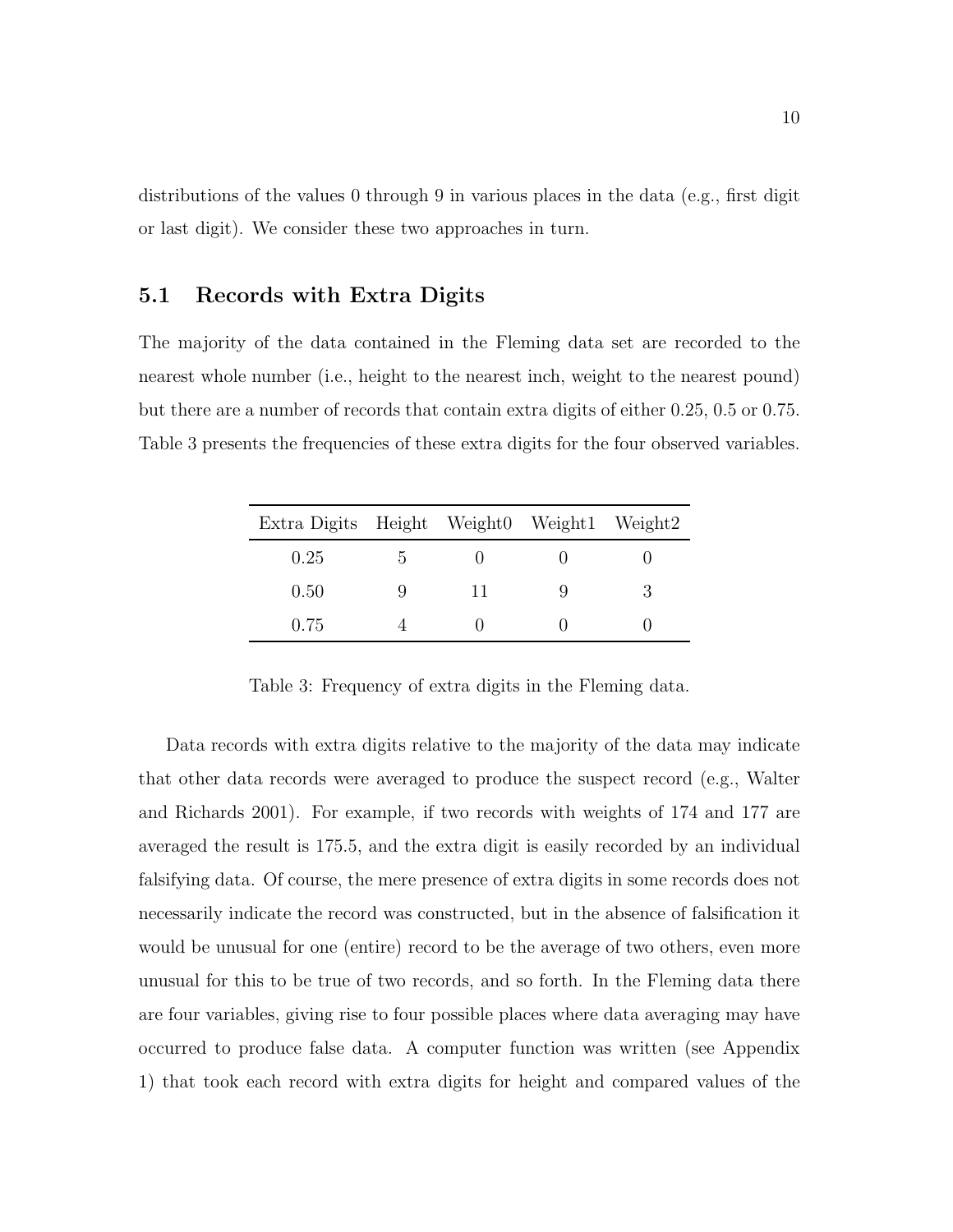four variables to averages of all other unique pairs of records (of which there are  $59(58)/2 = 1711$ ). Each instance in which any of the variables in the "suspect" record with extra digits was found to correspond to the average of two other records was saved. Of the 18 suspect records in the Fleming data, pairs of other subjects were found such that the average of exactly one variable in those records matched the value in the suspect record in 17 cases. For 12 of the suspect records pairs of other subjects could be found that, when averaged, produced the values in the suspect record for exactly 2 variables. But for none of the suspect records was it possible to locate a pair of other subjects that when averaged produced 3 or all 4 of the variables in the suspect record. The results for suspect records having at least two variables equal to the average of other records are presented in Table 4. In this table, the column labeled "suspect" gives the subject number from the original data corresponding to a data record having extra digits for height. The columns labeled "other 1" and "other 2" give subject numbers from two other records that were found to average to the suspect record value for two or more of the variables. The column labeled "nflags" gives the number of variables (out of the 4 possible but at least 2) for which the two other records produced averages equal to what was reported for the suspect record, and the columns labeled "flag1" through "flag4" give the specific variables for which averages matched the value of the suspect record (flag1=height, flag2=weight0, flag3=weight1 and flag4=weight2).

There are several aspects of the results in Table 4 that are of interest.

- 1. Note first that there are quite a few of the records with extra digits for height (12 out of 18 to be exact) that have at least two variables equal to the averages of two other records in the data set, but there are none that have all four variables equal to the average of two other records.
- 2. Curiously, many of the suspect records in Table 4 contain variables that have values equal to the average of more than one pair of other records (e.g., suspect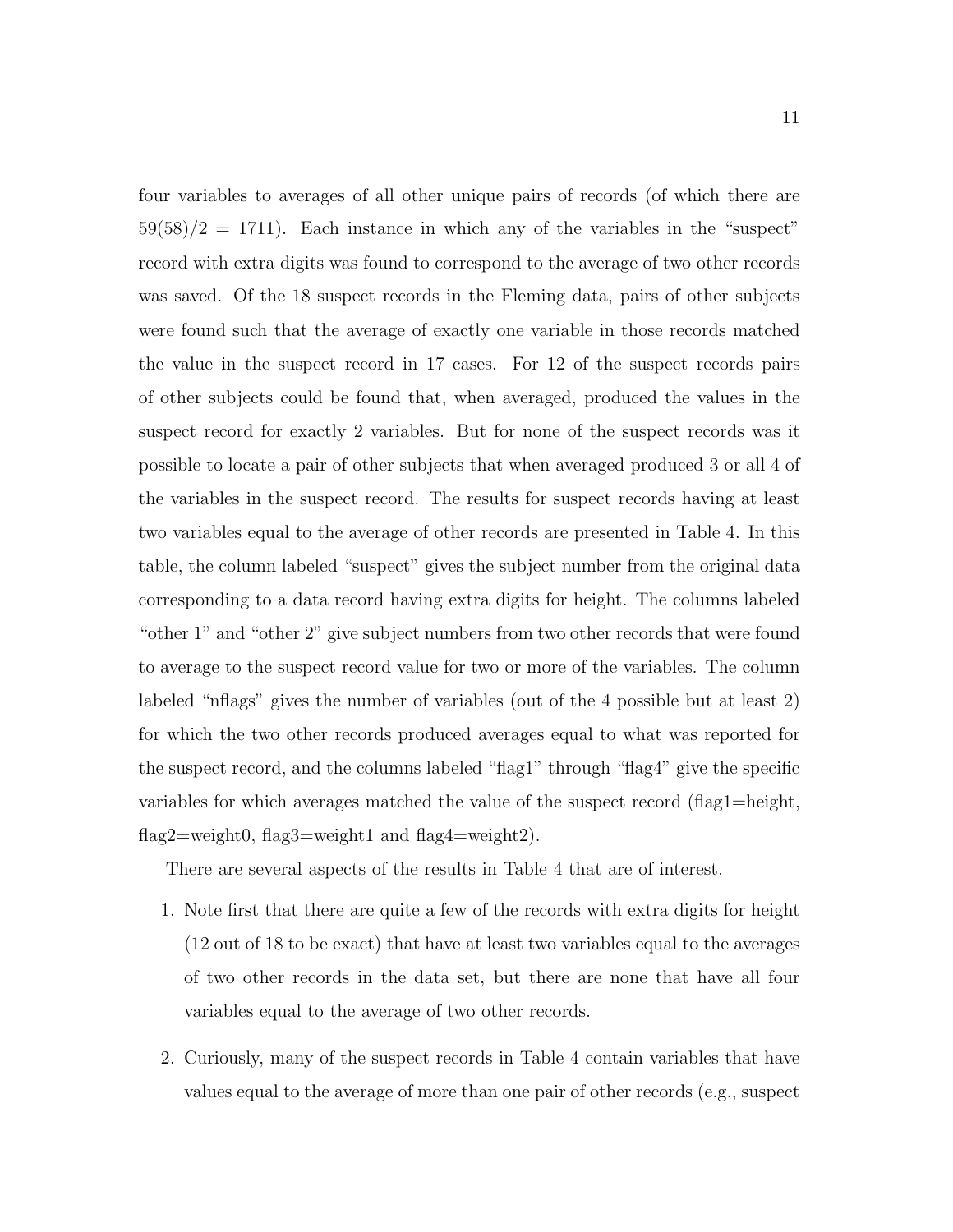| uppoou         |              |        | odnoit odnoiz mirago iragi iragz irago iragi |                     |                        |                        |                     |
|----------------|--------------|--------|----------------------------------------------|---------------------|------------------------|------------------------|---------------------|
| $\mathbf{1}$   | 17           | 28     | $2 \left( \frac{1}{2} \right)$               |                     | $1 \qquad 0$           | $1 \quad \blacksquare$ | 0                   |
| $\mathbf{1}$   | 17           | 33     | $\overline{2}$                               | $\mathsf{O}\xspace$ | 1                      | 1                      | $\mathsf{O}\xspace$ |
| $\mathbf{1}$   | 28           | 55     | $\overline{2}$                               | $\mathsf{O}\xspace$ | $\mathbf{1}$           | $\mathsf{O}\xspace$    | $\mathbf 1$         |
| $\mathbf{1}$   | 34           | 36     | $\overline{2}$                               | $\mathsf{O}\xspace$ | 1                      | $\mathbf{1}$           | 0                   |
| $\overline{2}$ | 12           | 28     | $\overline{2}$                               | $\mathsf{O}\xspace$ | $1 \quad$              | $\mathsf{O}\xspace$    | $\mathbf 1$         |
| 2              | 27           | $30\,$ | $\overline{2}$                               | $\mathsf{O}\xspace$ | $\overline{0}$         | $\mathbf{1}$           | $\mathbf 1$         |
| $\overline{2}$ | 27           | 58     | $\overline{2}$                               | $\mathsf{O}\xspace$ | 0                      | $\mathbf{1}$           | $\mathbf 1$         |
| 6              | 24           | 48     | $\overline{2}$                               | $\mathsf{O}\xspace$ | $\mathbf 1$            | $\mathbf{1}$           | 0                   |
| 6              | 42           | 48     | $\overline{2}$                               | $\mathsf{O}\xspace$ | $\mathbf{1}$           | $\mathbf{1}$           | 0                   |
| 8              | $\,6\,$      | $10\,$ | $\overline{2}$                               | $\mathsf{O}\xspace$ | $1 \quad$              | $\mathbf{1}$           | $\mathsf{O}\xspace$ |
| 8              | 9            | 28     | $\overline{2}$                               | $\mathsf{O}\xspace$ | $1 \quad \blacksquare$ | $0 \qquad \qquad$      | $\mathbf 1$         |
| 8              | 38           | 48     | $\overline{2}$                               | $\mathsf{O}\xspace$ | $1 \quad$              | $\mathbf{1}$           | 0                   |
| 8              | 50           | 59     | $\overline{2}$                               | $\mathsf{O}\xspace$ | $\mathbf{1}$           | $\mathbf{1}$           | 0                   |
| 10             | 34           | 55     | $\mathbf{2}$                                 | $\mathbf{1}$        | 0                      | 0                      | $\mathbf 1$         |
| 11             | 53           | 55     | $\overline{2}$                               | $\mathsf{O}\xspace$ | 1                      | $\mathbf{1}$           | $\mathsf{O}\xspace$ |
| 13             | 25           | 40     | $\overline{2}$                               | $\mbox{O}$          | $1 \quad \blacksquare$ | $\mathsf{O}\xspace$    | $\mathbf 1$         |
| 22             | 44           | 55     | $\overline{2}$                               | $\mathsf{O}\xspace$ | 1                      | $\mathbf{1}$           | 0                   |
| 26             | 17           | 29     | $\overline{2}$                               | $\mathsf{O}\xspace$ | 0                      | $\mathbf{1}$           | $\mathbf{1}$        |
| 28             | $\mathbf{3}$ | 33     | $\overline{2}$                               | $\mathsf{O}\xspace$ | 1                      | $\mathbf{1}$           | 0                   |
| 28             | 27           | 56     | $\overline{2}$                               | $\mathsf{O}\xspace$ | 0                      | $\mathbf{1}$           | $\mathbf 1$         |
| 28             | 27           | 59     | 2                                            | 0                   | 1                      | 1                      | 0                   |
| 28             | 41           | 60     | $\overline{2}$                               | $\mathbf 0$         | $\mathsf O$            | $\mathbf{1}$           | $\mathbf 1$         |
| 28             | 50           | 59     | $\overline{2}$                               | $\mathsf{O}\xspace$ | $\mathbf 1$            | $\mathsf{O}\xspace$    | $\mathbf{1}$        |
| 28             | 53           | 58     | $\sqrt{2}$                                   | $\mathbf{1}$        | 0                      | $\mathsf{O}\xspace$    | $\mathbf{1}$        |
| 34             | 25           | 60     | $\overline{2}$                               | $\mathsf{O}\xspace$ | $\mathbf 1$            | $\mathbf{1}$           | 0                   |
| 34             | 26           | 39     | $\sqrt{2}$                                   | $\mathsf{O}\xspace$ | $\mathbf 1$            | $\mathbf{1}$           | 0                   |
| 34             | 39           | 49     | $\sqrt{2}$                                   | $\mathbf{1}$        | 0                      | $\mathsf{O}\xspace$    | $\mathbf 1$         |
| 35             | 12           | 43     | $\overline{2}$                               | $\mathbf{1}$        | 0                      | $\mathbf{1}$           | $\mathbf 0$         |
| 35             | $12\,$       | 59     | $\overline{2}$                               | $\mathbf{1}$        | $\mathbf 1$            | 0                      | 0                   |

suspect other1 other2 nflags flag1 flag2 flag3 flag4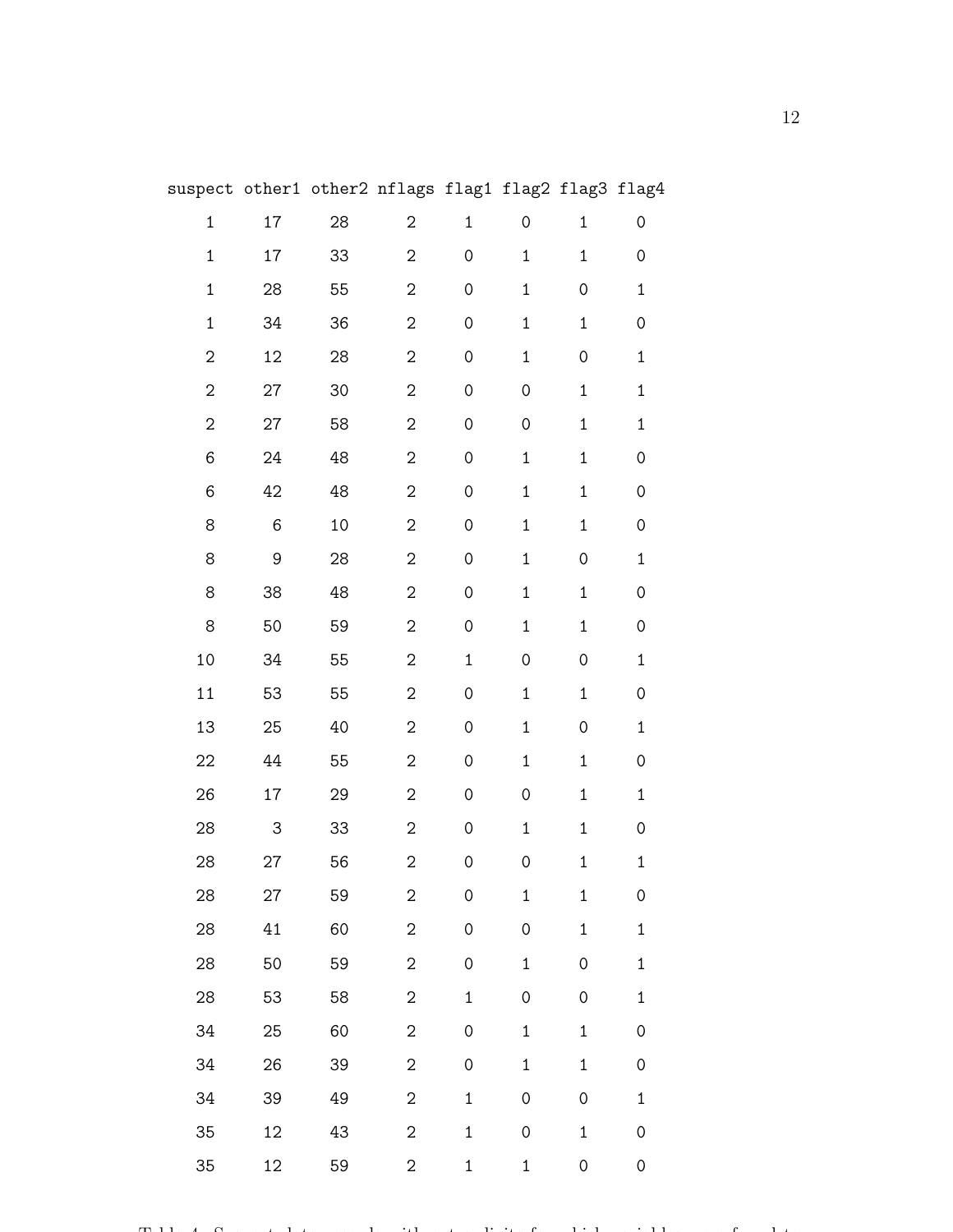record 1, 2, 6, 8).

- 3. The number of suspect records that have values equal to averages of other records seems more prevalent for weight variables than for the variable of height.
- 4. There are no suspect records that are are the same in total (i.e., for all four variables) to averages of other records. In fact, there does not appear to be a simple pattern for which variables are averages of other records. For example, subject numbers 17 and 28 as well as subject numbers 17 and 33 average to the value of weight1 for subject number 1. Subject numbers 17 and 28 also average to the height value for subject 1, but subject numbers 17 and 33 do not, while subject numbers 17 and 33 average to the value of weight0 for subject 1 but subject numbers 17 and 28 do not.

Overall, the results of Table 4 indicate that, if the suspect records with extra digits for height in the Fleming data were constructed using a process of averaging other data records, this was done according to some complex system that is difficult to uncover. For example, subject 1 had matches (i.e., flags) that involved subject numbers 17, 28, 33, 55, 34 and 36. The record for subject 1 was not a match for the average of any 3 of these other records (of which there are 20), any 4 of these records (of which there are 15), any 5 of these records (of which there are 6) or all 6 of the records. The number of instances in which some variables in the records for which height contained extra digits turn out to be equal to averages of other records is, however, curious.

To examine whether or not the phenomena of Table 4 should be considered "out of the ordinary", we compared the results given in that table with data generated randomly from a coherent probabilistic structure. To accomplish this, 60 records were simulated from a four-dimensional multivariate normal distribution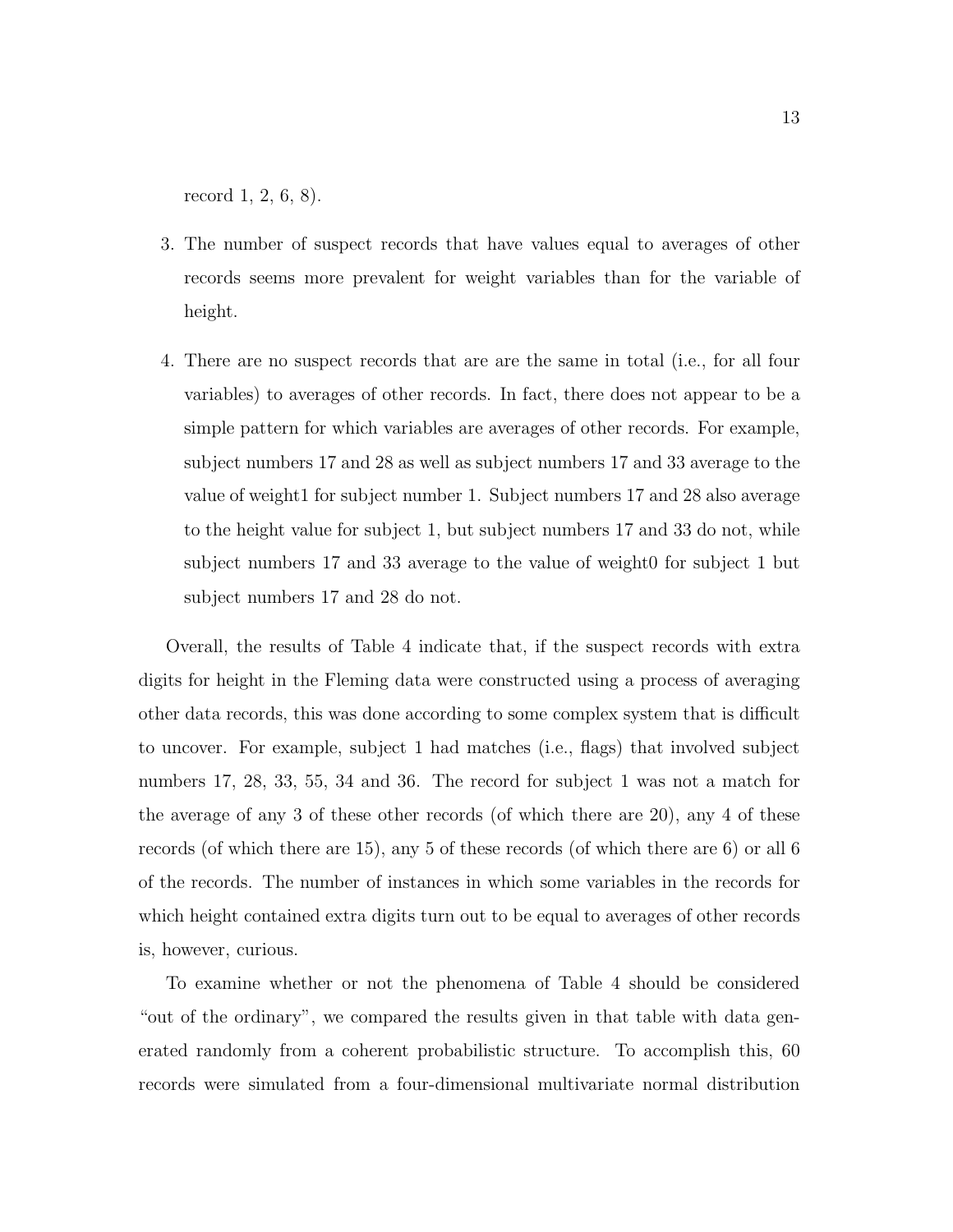with means, variances, and covariances equal to the realized values from the Fleming data set. This data set, then, was simulated to match the marginal and joint data structures of the Fleming data set, but to be a case in which other aspects of the data followed a typical probabilistic structure difficult for humans to duplicate if asked to purposely falsify data (this entire simulated data set is contained in Appendix 2). The four variables in the simulated data will be called height, weight0, weight1 and weight2, in analogy with the actual problem. Each simulated record was then rounded to the nearest whole number. Following the frequencies of Table 3, 18 values for the variable height were randomly selected to have an extra digit added to their values; to 5 records the value of 0.25 was added, to 9 records the value of 0.50 was added, and to 4 records the value of 0.75 was added. In addition, 11 records were randomly selected to have a value of 0.50 added to weight0, another 9 records randomly selected to have a value of 0.50 added to weight1, and 3 records were randomly selected to have a value of 0.50 added to weight2. Running these simulated data through the same computer function used to produce Table 4 from the Fleming data gave the results presented in Table 5.

Although there is a minor difference between the values of Table 5 and those from the Fleming data of Table 4 (i.e., 7 of the 18 "suspect" records in the simulated data matched averages of other records in 2 or more variables, while 12 of 18 did for the Fleming data) the patterns are remarkably similar. In fact, the second, third, and fourth characteristics of the data in Table 4 listed previously, which may have seemed suspicious, were reproduced nearly identically in the simulated data results of Table 5.

Neither Table 4 nor Table 5 report the number of "suspicious" records matching averages in only 1 of the four variables. A table of frequencies for the number of suspicious records (out of 18 for both the Fleming and simulated data) that had 1, 2, 3, or 4 of the variables height, weight0, weight1, and weight2 matching averages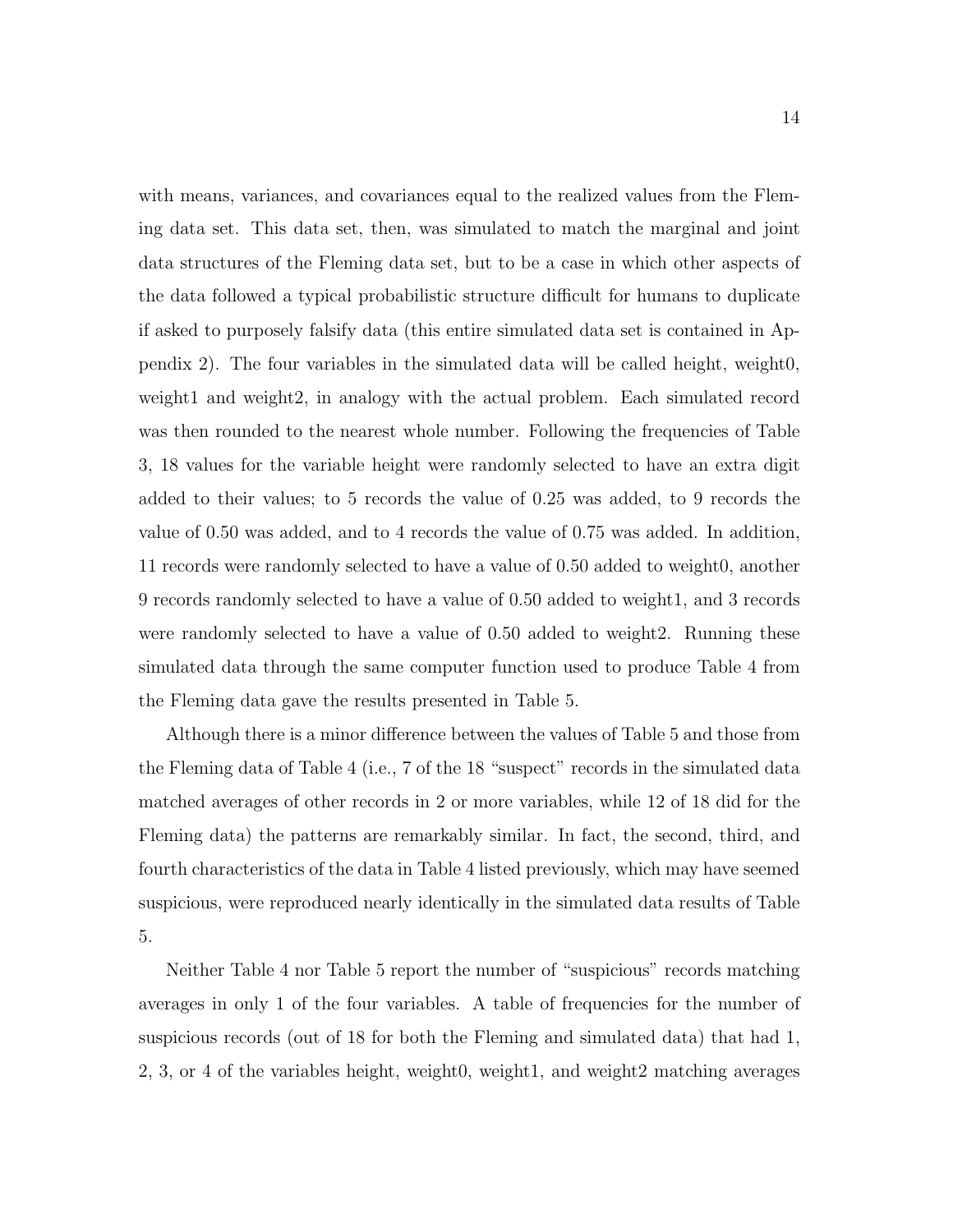| 25 | 16             | 58 | $\sqrt{2}$     | $\mathsf{O}\xspace$ | $\mathbf 1$    | $\mathbf{1}$        | 0              |
|----|----------------|----|----------------|---------------------|----------------|---------------------|----------------|
| 33 | 11             | 58 | $\overline{2}$ | $\mathbf{1}$        | $\mathbf{1}$   | $\mathbf 0$         | 0              |
| 34 | 15             | 57 | $\overline{2}$ | $\mathsf{O}\xspace$ | $\mathbf 1$    | $\mathbf{1}$        | 0              |
| 34 | 17             | 57 | $\sqrt{2}$     | $\mathbf{1}$        | $\mathbf{1}$   | $\mathbf 0$         | 0              |
| 34 | 49             | 58 | $\sqrt{2}$     | $\mathbf 0$         | $\mathbf{1}$   | $\mathbf 0$         | $\overline{1}$ |
| 39 | $\overline{1}$ | 50 | 3              | $\mathsf{O}\xspace$ | $\mathbf{1}$   | $\mathbf{1}$        | $\overline{1}$ |
| 39 | $\overline{2}$ | 57 | $\overline{2}$ | 0                   | $\mathbf{1}$   | $\mathbf{1}$        | 0              |
| 39 | 32             | 35 | $\overline{2}$ | $\mathbf 0$         | 0              | $\mathbf{1}$        | $\mathbf{1}$   |
| 42 | 5              | 24 | 2              | $\mathbf 0$         | $\mathbf{1}$   | $\mathbf{1}$        | $\mathsf O$    |
| 42 | 22             | 35 | $\sqrt{2}$     | $\mathsf{O}\xspace$ | 0              | $\mathbf{1}$        | $\mathbf{1}$   |
| 42 | 28             | 49 | $\overline{2}$ | $\mathbf 0$         | $\mathbf{1}$   | $\mathsf{O}\xspace$ | $\overline{1}$ |
| 42 | 37             | 38 | $\overline{2}$ | $\mathbf 0$         | $\overline{O}$ | $\overline{1}$      | $\mathbf{1}$   |
| 50 | $\mathbf{1}$   | 30 | $\sqrt{2}$     | $\mathsf{O}\xspace$ | $\mathbf 1$    | $\mathbf 0$         | $\mathbf{1}$   |
| 59 | 25             | 34 | 2              | 0                   | $\mathbf{1}$   | $\mathbf 0$         | $\mathbf{1}$   |
|    |                |    |                |                     |                |                     |                |

suspect other1 other2 nflags flag1 flag2 flag3 flag4

Table 5: Data records in a simulated data set with heights recorded with extra digits for which variables were found to equal averages from two other records.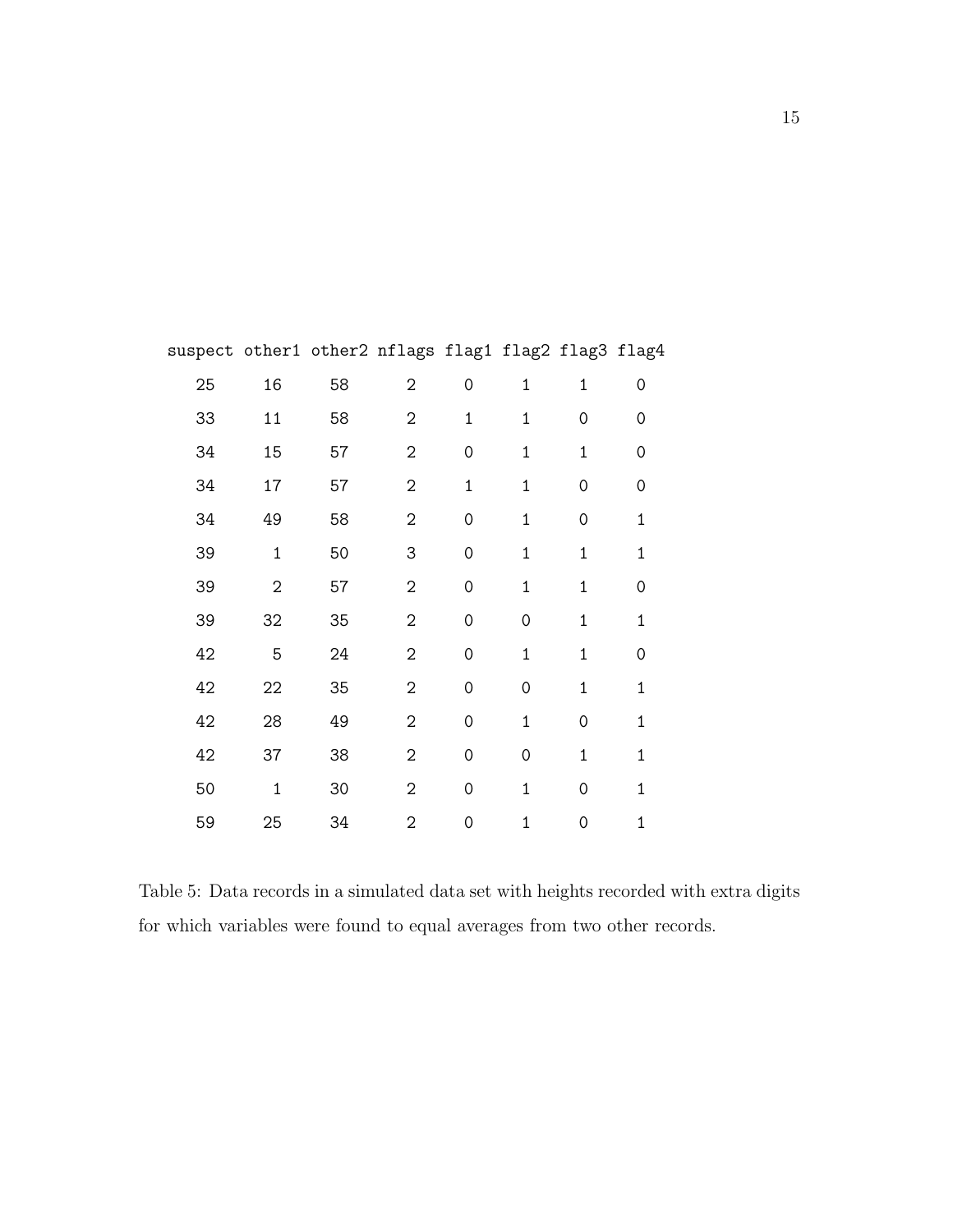of pairs of other data records is presented in Table 6. An ordinary Chi-squared test of differences for these frequencies is not appropriate here as the entries in Table 6 are not independent (i.e., a given suspicious data record could have matches with multiple pairs of other records, some pairs matching 1 of the variables and other pairs matching 2 of the four variables). In addition, only one simulated data set is presented and other simulated data sets would vary from this one to some degree. The point of Table 6, however, is that it does not appear that the Fleming data are at all unusual compared to what might result from a completely random probabilistic mechanism with the same marginal and joint data characteristics. The only conclusion that seems plausible is that the patterns exhibited in the Fleming data and reported in Table 4 are entirely in concert with what might occur from a completely probabilistic structure matched to the marginal and joint structures of those data.

|                               | No. of Variables |           |
|-------------------------------|------------------|-----------|
| Data Set 1 2 3                |                  |           |
| Fleming $17 \quad 12 \quad 0$ |                  | $\bigcup$ |
| Simulated 14 7 1              |                  |           |

Table 6: Frequency of matches for "suspicious" data records with averages of other pairs of records for the Fleming and simulated data sets.

#### 5.2 Distributions of Digits

There exist demonstrated distributions for the frequencies with which different digits (0 through 9) appear in data from various sources. There is a result known as Benford's law that indicates the relative frequencies of leading digits in data should follow an approximate logarithmic distribution (e.g., Buyse et al. 1999, Hill 1998).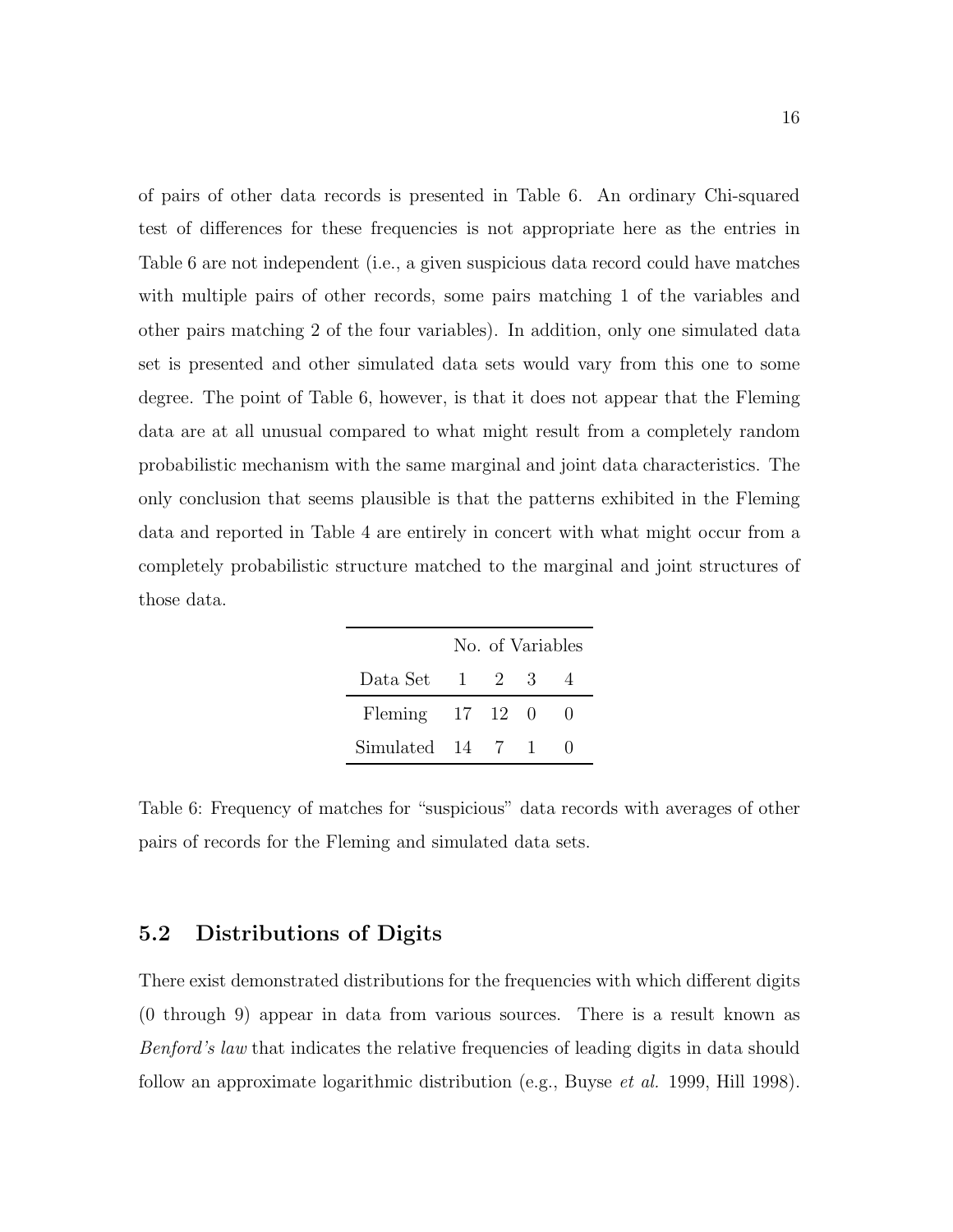This approximation often applies to financial data and other data consisting of an aggregation of various sources but does not typically apply to scientific data from a single data source (e.g., Hill 1998). In fact, a demonstration that Benford's law corresponds to a coherent probabilistic structure made use of random digits selected from random distributions (Hill 1996), a context that does not apply to most scientific investigations. The emphasis put on Benford's law by, for example, Buyse *et al.* 1999 seems misplaced, except perhaps in the examination of financial records for medical facilities.

The other use of distributions of digits in data to detect anomalies rests on the assumption that recorded data values may contain meaningful and nonmeaningful digits. The leading (first) digits of data values are often meaningful in indicating the magnitude of responses. The trailing (last) digit or digits are often nonmeaningful in this regard. For example, in a weight difference of 190.3 and 185.6 pounds, the first three digits of 190 and 185 are more meaningful than are the trailing decimal digits of 3 and 6. It is often assumed then that the meaningless digits should follow a uniform distribution on the discrete integer values from 0 to 9 (e.g., Walter and Richards 2001). Because the human mind appears to be a poor random number generator, fabricated data may often show a distribution of meaningless digits substantially different from a uniform distribution. But, as pointed out by O'Kelly (2004), data with non-meaningful trailing digits do not occur in many clinical trials, and that is the case here, except for perhaps the data records with extra recorded digits which have already been examined in the previous subsection. Hill and Richards (2002) also point out a number of potential pitfalls in testing digits, particularly in the absence of an unquestioned reference data set. It may remain true, however, that the last digits in a fabricated data set (even with most records recorded to the nearest whole number) would be difficult for a human to match to a probabilistic structure. Thus, if there is a use to be made of examining the distributions of digits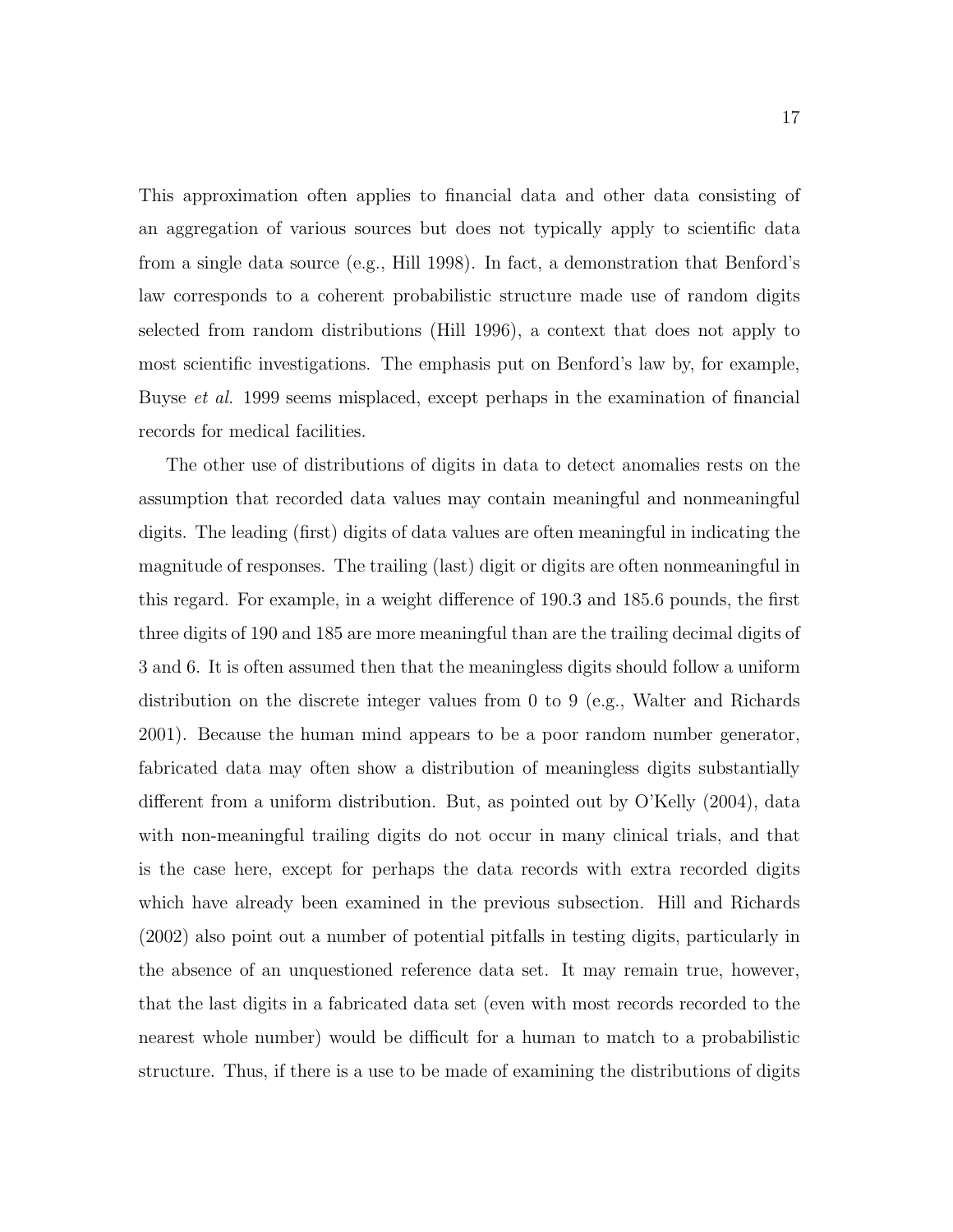in the Fleming data it would involve the final whole digit.

In order to demonstrate what an examination of trailing digits would suggest about the Fleming and simulated data sets, a computer function was written to give the frequency of final digits (as whole numbers – data records containing extra digits first had those digits removed) for each of the variables of height, weight0, weight1, and weight2, and to test the resultant empirical distributions against a theoretical uniform distribution. The results for the Fleming data are presented in Tables 7 and 8.

| Digit          | ht             | wt0            | wt1            | wt2            |
|----------------|----------------|----------------|----------------|----------------|
| $\overline{0}$ | 6              | 8              | $\overline{7}$ | 8              |
| $\mathbf 1$    | 5              | $\overline{4}$ | $\overline{2}$ | 5              |
| $\overline{2}$ | $\overline{7}$ | $\overline{4}$ | 3              | 5              |
| 3              | 6              | 5              | 6              | 6              |
| $\overline{4}$ | $\overline{4}$ | 7              | 8              | 6              |
| 5              | 8              | 6              | $\overline{7}$ | 9              |
| 6              | $\overline{7}$ | $\overline{4}$ | 9              | 3              |
| $\overline{7}$ | 6              | 5              | $\overline{7}$ | $\overline{7}$ |
| 8              | 6              | 10             | 4              | 5              |
| 9              | 5              | 7              | $\overline{7}$ | 6              |

Table 7: Observed frequencies of final digits in the Fleming data.

Under an assumption that the relative frequencies of final digits (0 through 9) should follow a uniform distribution, the expected frequency for each digit is, with 60 observations  $60/10 = 6.0$ . Standard Chi-squared tests of goodness of fit for such a uniform distribution to the values in Table 7 yields the results of Table 8. Clearly, none of the variables contain distributions of final digits having evidence of departure from a uniform distribution.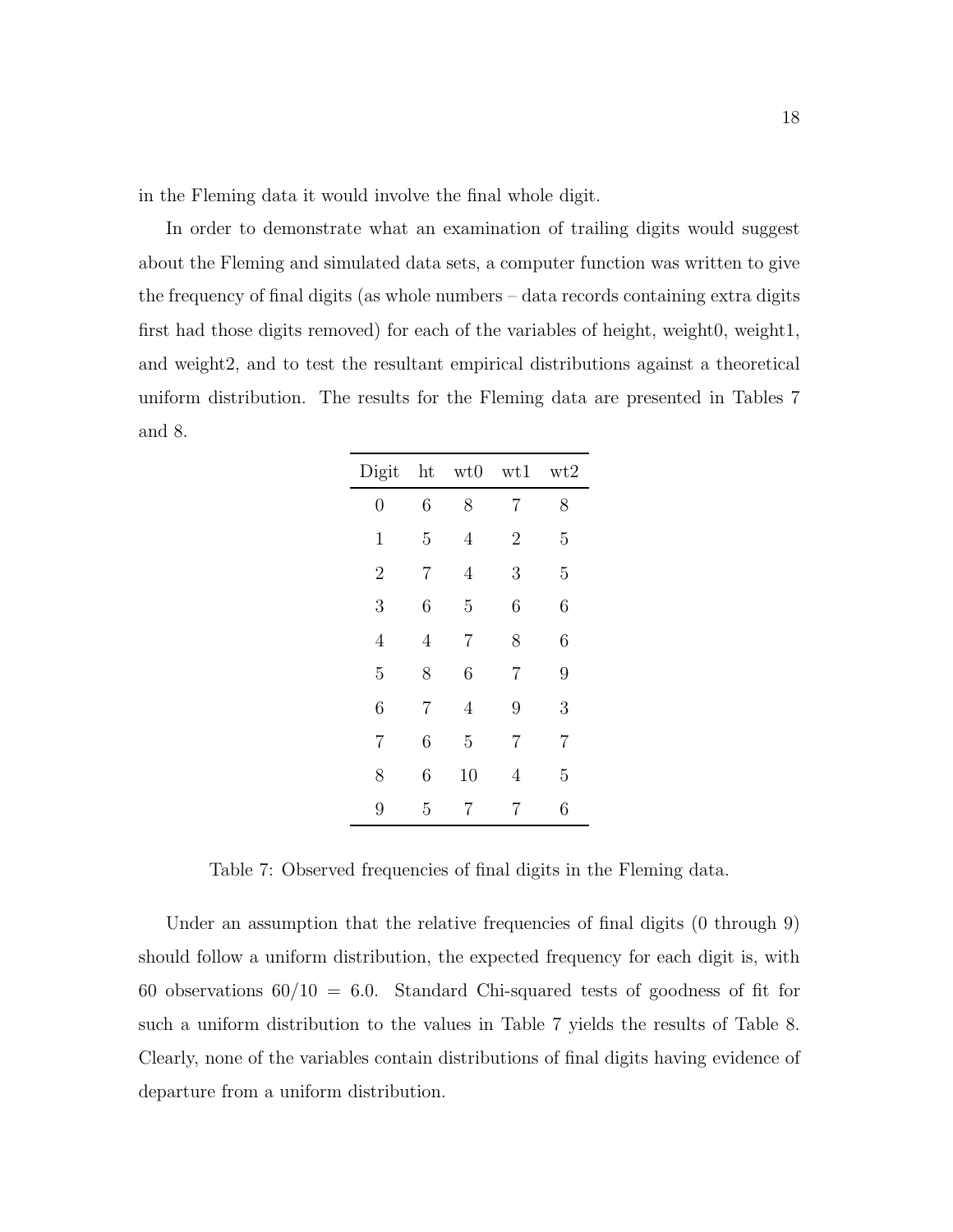| Variable            | Test Statistic | $p$ -value |
|---------------------|----------------|------------|
| Height              | 2.00           | 0.9915     |
| Weight <sub>0</sub> | 6.00           | 0.7399     |
| Weight1             | 7.67           | 0.5680     |
| Weight2             | 4.33           | 0.8881     |

Table 8: Test statistics and associated p–values for testing that the frequencies of final digits in the Fleming data differ from a uniform distribution.

Repeating this exercise with the data simulated from a multivariate normal distribution yields the observed frequencies of Table 9 and the associated test statistics and p−values of Table 10. These simulated data, as they should, also offer no evidence of a departure from a uniform distribution of final digits for any of the four variables.

| Digit          | ht             | wt0            | wt1            | wt2            |
|----------------|----------------|----------------|----------------|----------------|
| $\overline{0}$ | 5              | $\overline{2}$ | 7              | 7              |
| $\mathbf{1}$   | 6              | 12             | 4              | 4              |
| $\overline{2}$ | 5              | 7              | 7              | 9              |
| 3              | 6              | 5              | 4              | 3              |
| $\overline{4}$ | $\overline{4}$ | $\overline{4}$ | 5              | 11             |
| 5              | 8              | 6              | 5              | 5              |
| 6              | 9              | 5              | 8              | 8              |
| $\overline{7}$ | 8              | 7              | 8              | 8              |
| 8              | 4              | 5              | $\overline{7}$ | 3              |
| 9              | 5              | 7              | 5              | $\overline{2}$ |

Table 9: Observed frequencies of final digits in the simulated data.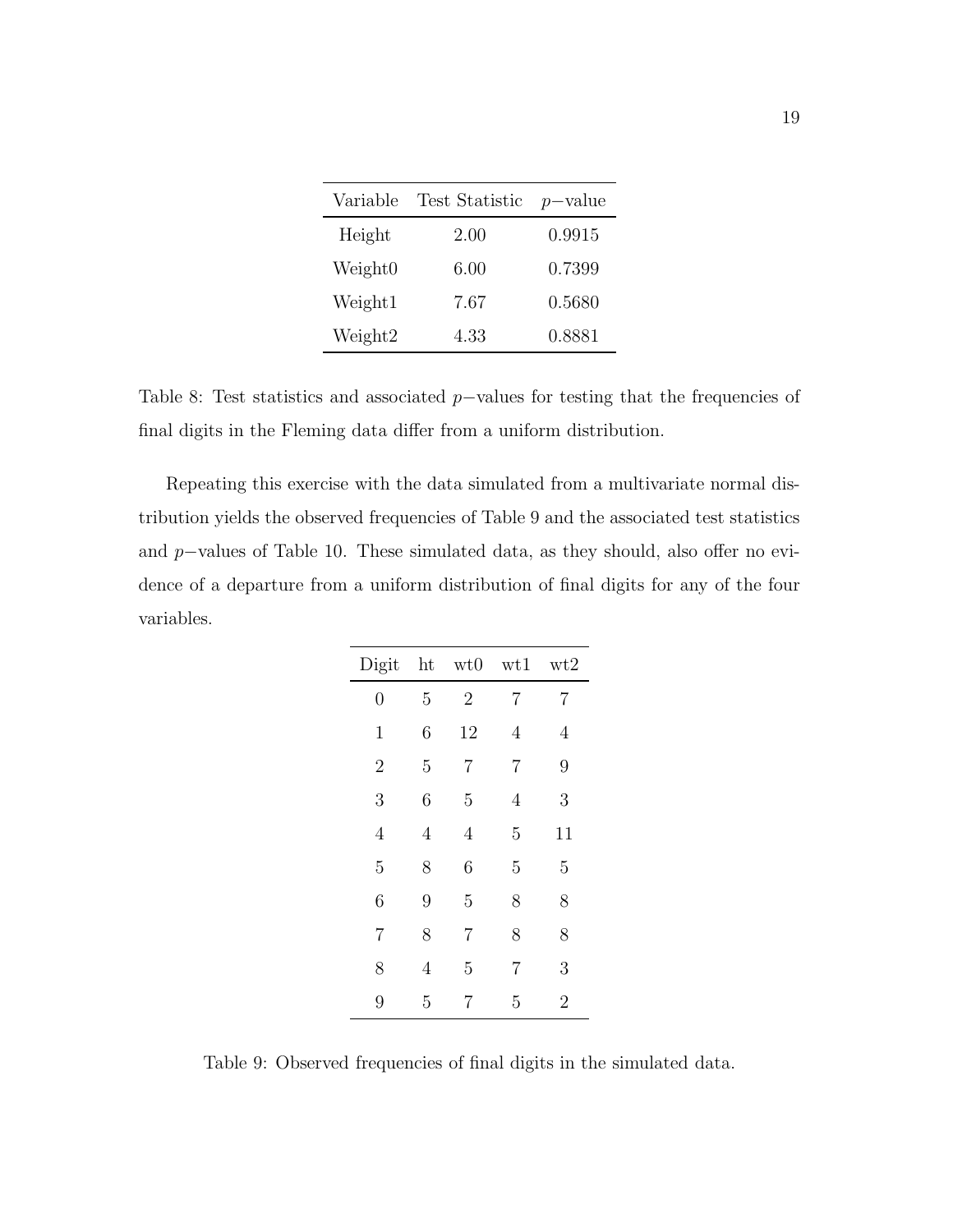| Variable            | Test Statistic | $p$ -value |
|---------------------|----------------|------------|
| Height              | 4.67           | 0.8623     |
| Weight <sub>0</sub> | 10.33          | 0.3242     |
| Weight1             | 3.67           | 0.9320     |
| Weight2             | 13.67          | 0.1345     |

Table 10: Test statistics and associated p–values for testing that the frequencies of final digits in the simulated data differ from a uniform distribution.

The upshot of this subsection is that, in the first place, the examination of of the Fleming data for assumed distributions of digit values in leading digits is problematic on theoretical grounds, although it is less so for trailing digits. Weights should not have leading digits less than 1 for overweight individuals (i.e., less than 100 pounds) and would be unlikely to have leading digits greater than 3. The distribution of final or trailing digits should not follow Benford's law because they do not correspond to observations from multiple sources. An examination of the Fleming data demonstrates that the distribution of trailing digits appears entirely consistent with what would be expected from a coherent probabilistic structure, which the simulated data are know to follow.

## 6 Could the Fleming Data Be Simulated?

The agreement of the Fleming data with values simulated from a multivariate normal distribution in terms of the averaging phenomena discussed in section 5.1, and the distribution of trailing digits in Section 5.2, raises the question of whether the data could have been produced wholesale (i.e., in entirety) from the use of a random number generator. The most likely candidate for such simulation would be a multivariate normal distribution with marginal and joint characteristics equal to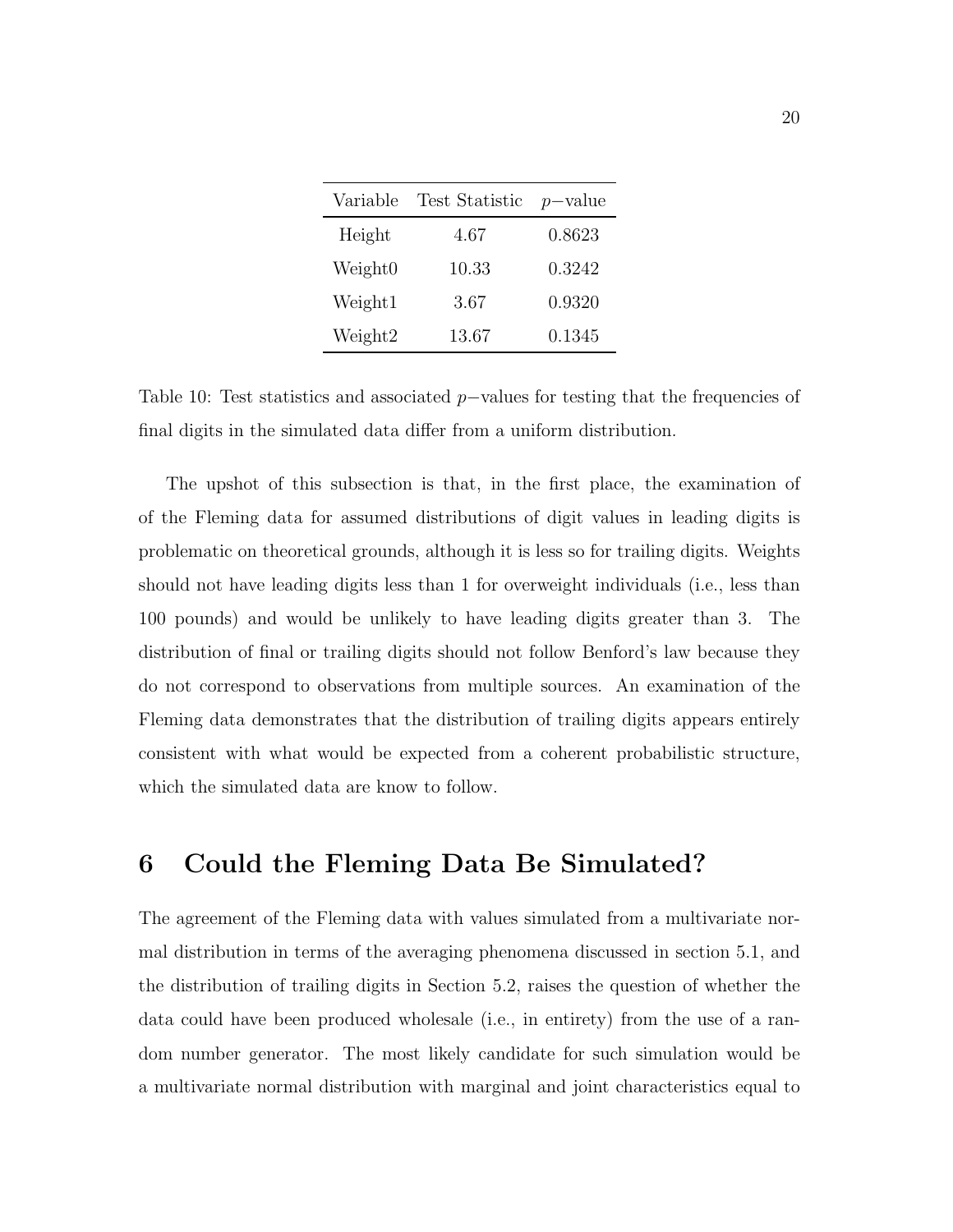the means, variances, and covariances reported for the Fleming data and described in Section 4 of this report. Given a moderate amount of statistical sophistication, many individuals could produce such a data set. That this is unlikely to be the case in the current situation is evidenced by the failure of marginal distributions of weight0, weight1, and weight2 to follow univariate normal distributions. A known property of multivariate normal distributions is that the marginal distributions corresponding to individual variables are univariate normal in form. Figure 2 presents histograms of the marginal distributions of weight0 for the simulated data set in the upper panel and the Fleming data set in the lower panel. The simulated data (upper panel) exhibit a distribution consistent with a normal theoretical distribution, which they should. The Fleming data (lower panel) exhibit a distinct skew right distribution, consistent with the observation of the scatterplots of weight versus height in Figure 1 (see Section 4 of this report). Is it possible to simulate data that have the characteristics of the Fleming data set? The answer is yes, it is possible, but doing so would require the ability to preserve means, variances, and correlations as described in Section 4 of this report, preserve the averaging property described in Section 5 of this report, and produce the difference in marginal distribution of weights at time 0 given in Figure 2. There exist ways to achieve all of this but they require a relatively high level of statistical knowledge, including the time and ability to write computer functions for tasks that are not readily available in pre-packaged routines.

## 7 Influence on Results

Falsification of data often has the objective of producing certain results in a data analysis. Quantification of the influence of each observation on the resultant analysis can then sometimes highlight one or a group of observations that played a large role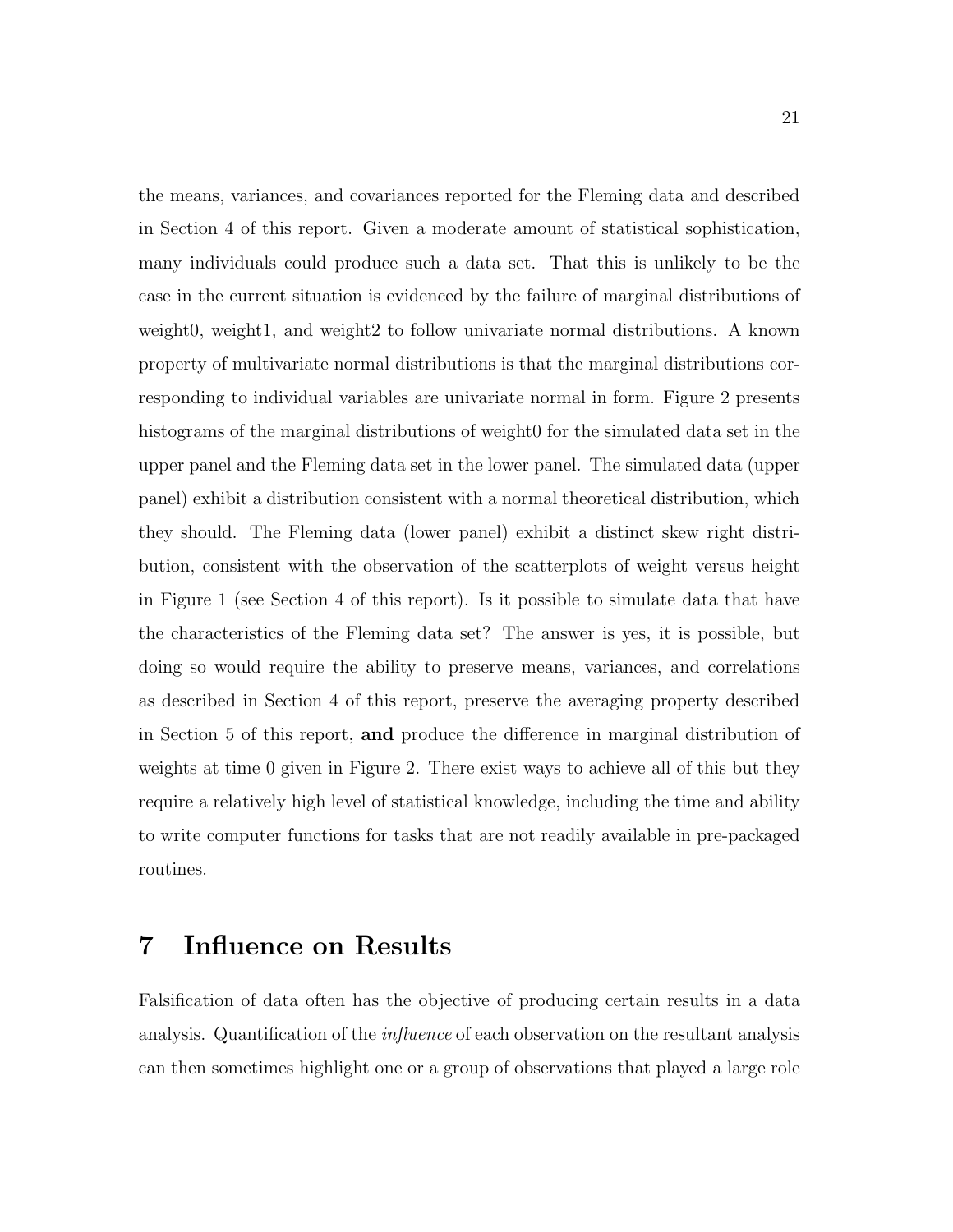in determining the outcome and conclusions of a study. While not in any manner evidence of falsified values by themselves, the occurrence of high influences can suggest cases worthy of additional examination. In the report on results of the Fleming study provided to us, the analysis consisted of two paired t-tests, one conducted on the difference in weight0 and weight1 values and the other conducted on the differences in weight1 and weight2 values. To examine the influence of recorded data values on these tests observations were deleted one at a time from the data, the test statistic recomputed without that value, and the difference (absolute value) of that deleted-case statistic with the test statistic computed using the entire data set was calculated. This value then provides an indication of the influence of individual observations on the test conducted with the entire set of values. A summary of the influence values produced using the Fleming and simulated data for the comparison of weight0 and weight1 values is presented in Table 11, and the same is reported for the comparison of weight1 and weight2 values in Table 12.

| Data Set Min Q1 Q2                           |  | Q3 | Max |
|----------------------------------------------|--|----|-----|
| Fleming 0.0223 0.1758 0.2461 0.3079 2.8390   |  |    |     |
| Simulated 0.0211 0.1309 0.2784 0.3265 0.9403 |  |    |     |

Table 11: Summary of influence values for comparison of weight0 and weight1 records.

| Data Set Min                                | Q1 | $Q^2$ | $\Omega$ | Max |
|---------------------------------------------|----|-------|----------|-----|
| Fleming 0.0111 0.1564 0.1833 0.2376 1.306   |    |       |          |     |
| Simulated 0.062 0.1794 0.2491 0.2818 0.5538 |    |       |          |     |

Table 12: Summary of influence values for comparison of weight1 and weight2 records.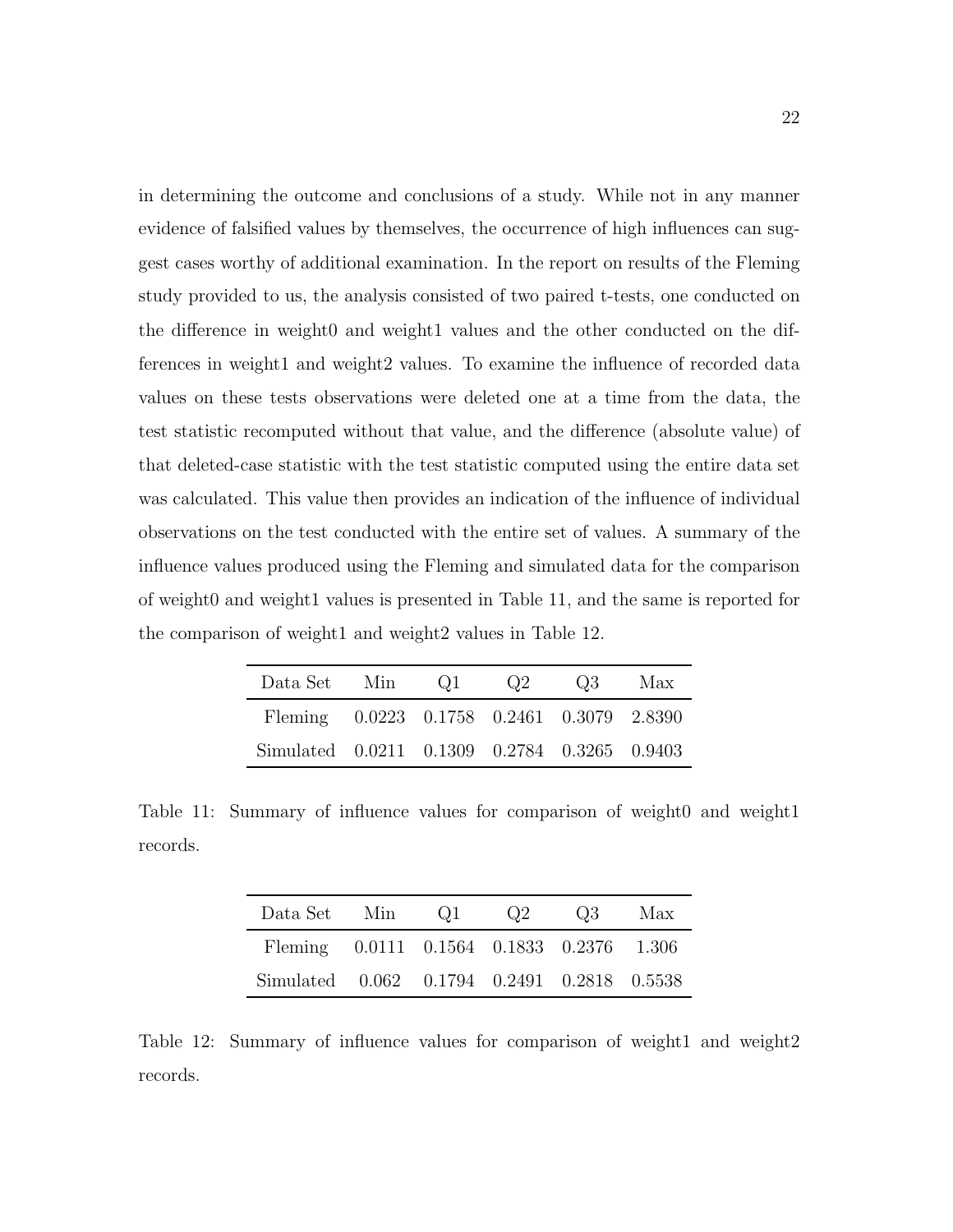The most notable feature of both Table 11 and Table 12 is the extreme distance between the third quartile (or 75%−tile, denoted Q3) of influence values and the maximum influence value for the Fleming data. Stem and leaf plots demonstrate that this is due to only one extreme value that is hugely separated from the reamainder of the data. For example, the influence values for the Fleming data of Table 11 have the following stem-and-leaf plot:

```
The decimal point is at the |
0 | 00000011112222222222222222222222233333333333333333333333333
0<sup>1</sup>1 |
1 |
2 |
2 | 8
```
The data record that corresponds to the single observation with influence value 2.8 (which is just over 9 times larger than the next larges value) corresponds to subject 52 having height= 66, weight0= 186, weight1= 189 and weight2= 192. This subject gained weight between each weighing. The result is that, while highly influential relative to any of the other data records, the results for this subject decreased the size of the test statistic and hence the significance of the overall findings of the study. If this record was falsified the only reasonable objective would have been to purposely introduce one outlier into the data to make it look more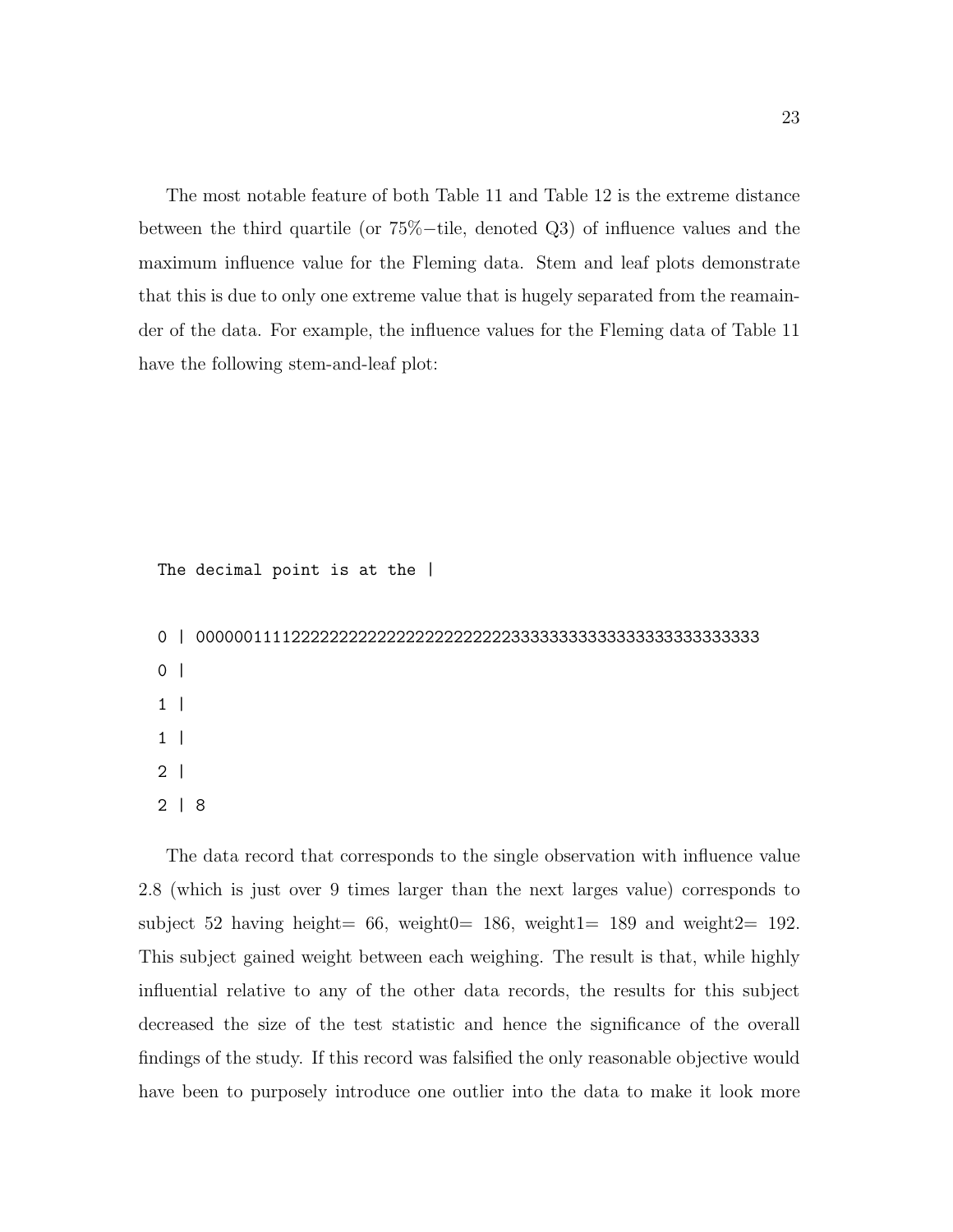"real", not to produce a desired result in the analysis of the study. This same observation is also the one extreme influence value for the Fleming data from Table 12.

## 8 Conclusions

As stated in the opening paragraph of this report, a statistical examination of data cannot definitively prove or disprove the falsification of data records. The analysis conducted in this report, however, does allow the following conclusions to be reached.

- 1. If the Fleming data were falsified it would appear that they were fabricated in a nearly wholesale fashion, that is, more-or-less in total. These data are internally consistent, consistent with the behavior of values simulated from a theoretical probability distribution, and there is only one data record with undue influence on the results of the study (and this influence was in the "wrong" direction).
- 2. Because of the properties listed in conclusion 1 and, in particular, the averaging behavior described in Section 5 that the Fleming data shared with simulated data , the most likely mechanism for fabrication in this study must be considered simulation from some theoretical probability model.
- 3. Because of the multivariate nature of the four recorded data values for each subject, maintaining internal consistency would require, or at least strongly suggest, that a multivariate probability distribution would need to have been employed to simulate data values. The candidate most readily available to non-statisticians (and even to statisticians without extensive experience in the construction of multivariate distributions from other probability structures) is the multivariate normal distribution.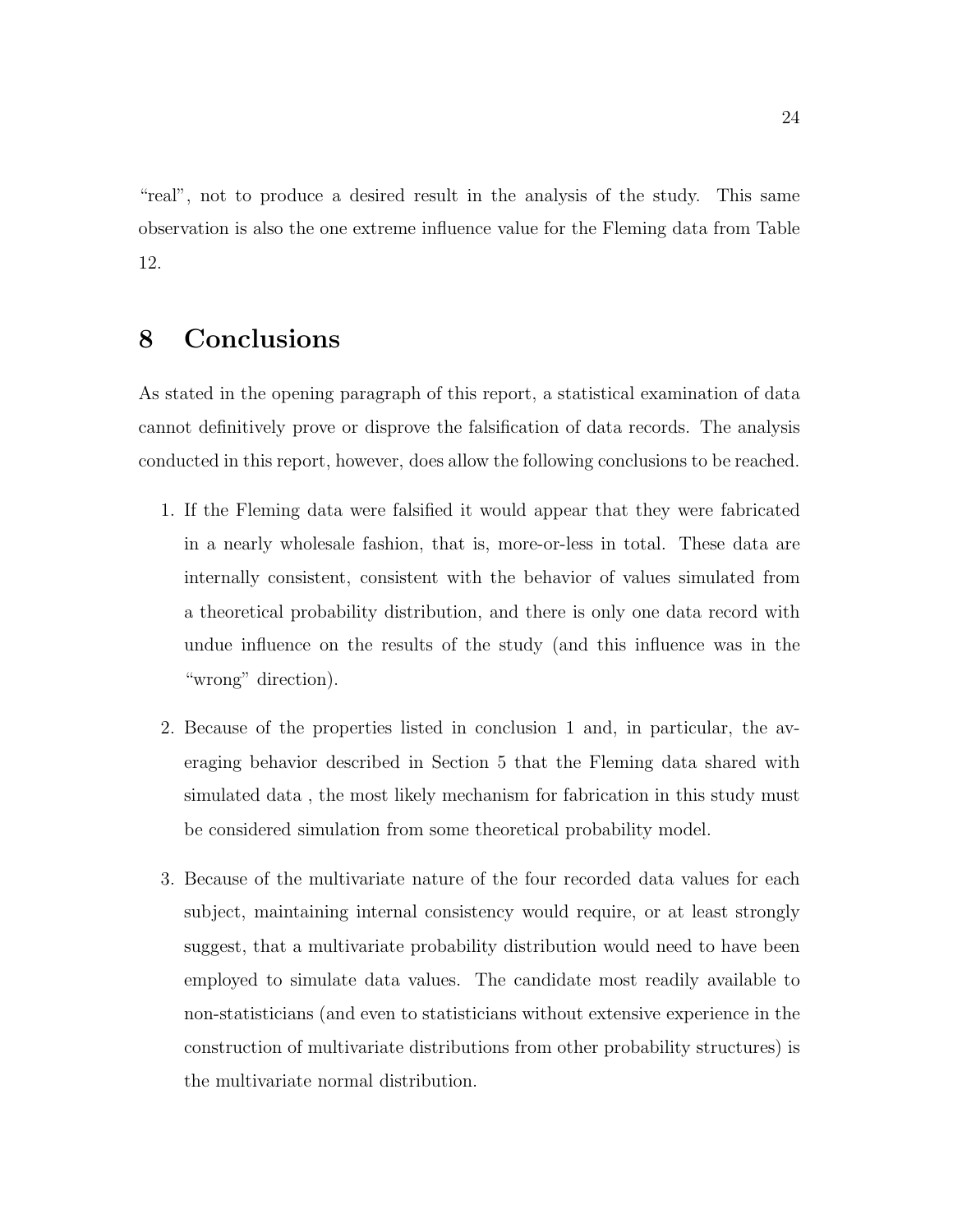- 4. The marginal moments (means, variances) and joint moments (covariance or correlation) of the Fleming data could easily be maintained through simulation from a multivariate normal distribution. However, the skew shape of marginal weight distributions (e.g., Figure 2) could not.
- 5. Combining items 1 through 4 immediately above suggests that, if the Fleming data were fabricated, the procedure used to arrive at the reported values was necessarily complex, requiring considerable statistical expertise and time to conduct. If it were supposed that the most likely motivation for data fabrication in this situation was to save time and effort relative to actually performing the observational process, this would seem at odds with what would have been needed for fabrication of the data.

Overall, there is simply no data-driven evidence that the Fleming data set is other than would be expected under a legitimate study. Haphazard falsification would be unlikely to result in the consistency of behavior these data show with with a coherent (probabilistically consistent) probability distribution. One would need to simultaneously preserve the proper behavior of 6 correlations (ht-wt0, htwt1, ht-wt2, wt0-wt1, wt0-wt2, wt1-wt2), averaging properties, and distribution of trailing digits. That all of this could be produced by a human with a pencil and paper would be unusual, although it could result from simulation using the proper computer package. Simulation from a multivariate normal distribution could control all of these characteristics, which to statisticians depend on what are called the first two moments of distributions, in a consistent manner. Achieving this while at the same time producing marginal distributions that depart from those associated with a multivariate normal distribution in shape, which depends on what statisticians call higher-order moments would require considerable statistical ability as well as considerable time and effort.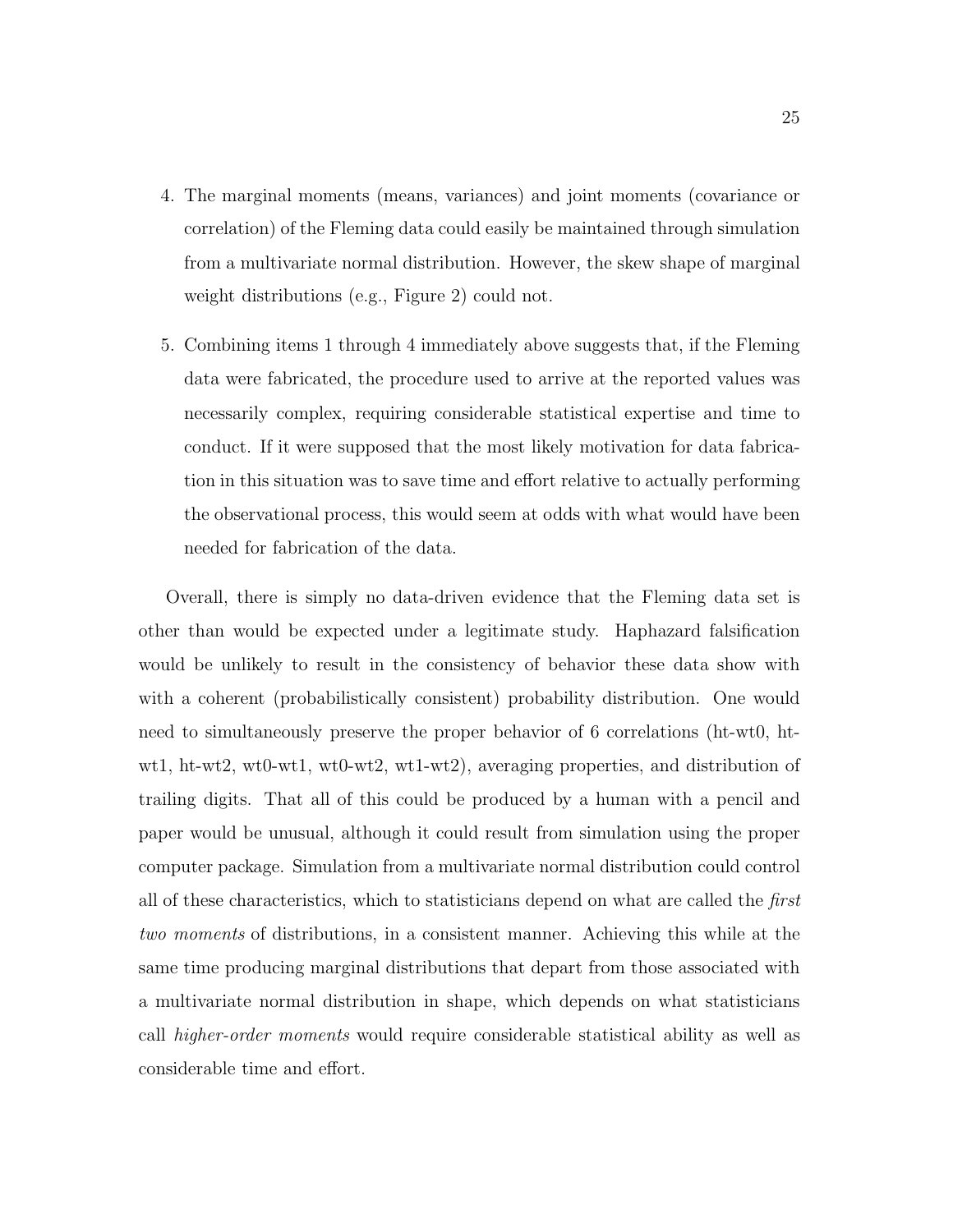## 9 Literature Cited

- Akhtar-Danesh, N. and Dehghan-Kooshkghazi, M. (2003), How does correlation structure differ between real and fabricated data-sets? BioMed Central Medical Research Methodology 3, 18-26.
- Al-Marzouki, S., Evans, S., Marshall, T. and Roberts, I. (2005), British Medical Journal 331, 267-270.
- Buyse, M., George, S.L., Evans, S., Geller, N.L., Ranstam, J., Scherrer, B., Lesafre, E., Murray, G., Edler, L., Hutton, J., Colton, T., Lachenbruch, P. and Verma, B.L. (1999), The role of biostatistics in the prevention, detection and treatment of fraud in clinical trials. Statistics in Medicine 18, 3435-3451.
- Hill, T.P. (1998), The first digit phenomenon. American Scientist 86, 358-363.
- Hill, T.P. (1996), A statistical derivation of the significant-digit law. Statistics in Science 10, 354-363. Mosimann, J.E. and Ratnaparkhi, M.V. (1996), Uniform occurrence of digits for folded and mixture distributions on finite intervals. Communications in Statistics – Simulation and Computation 25, 481-506.
- O'Kelly, M. (2004), Using statistical techniques to detect fraud: a test case. Pharmaceutical Statistics 3, 237-246.
- Walter, C.F. and Richards III, E.P. (2002), Legal defenses to the use of data digits to identify fabricated data. IEEE Engineering in Medicine and Biology 21, 77-80.
- Walter, C.F. and Richards III, E.P. (2001), Using data digits to identify fabricated data. IEEE Engineering in Medicine and Biology 20, 96-100.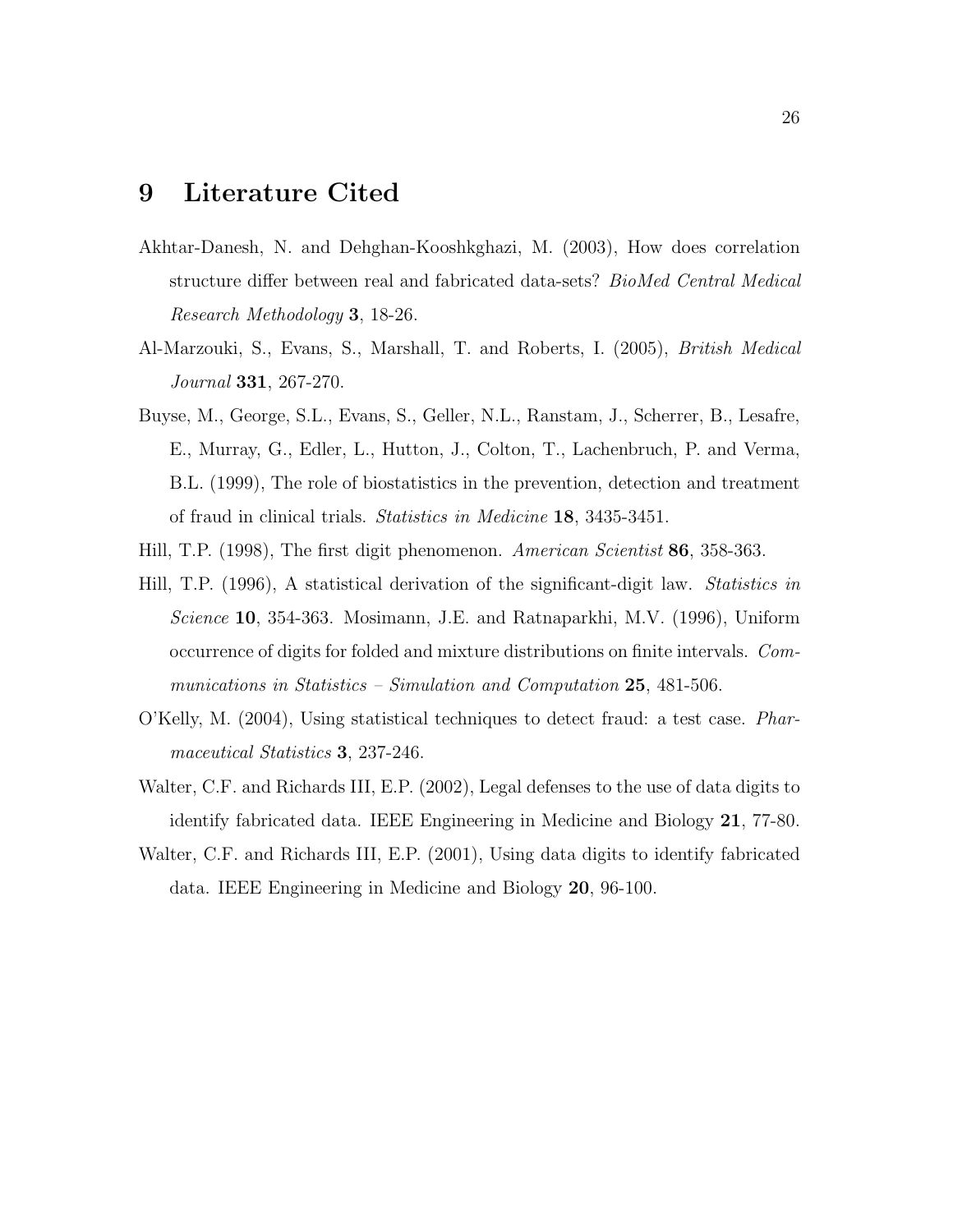

Figure 1: Scatterplots of weights against heights for the Fleming data.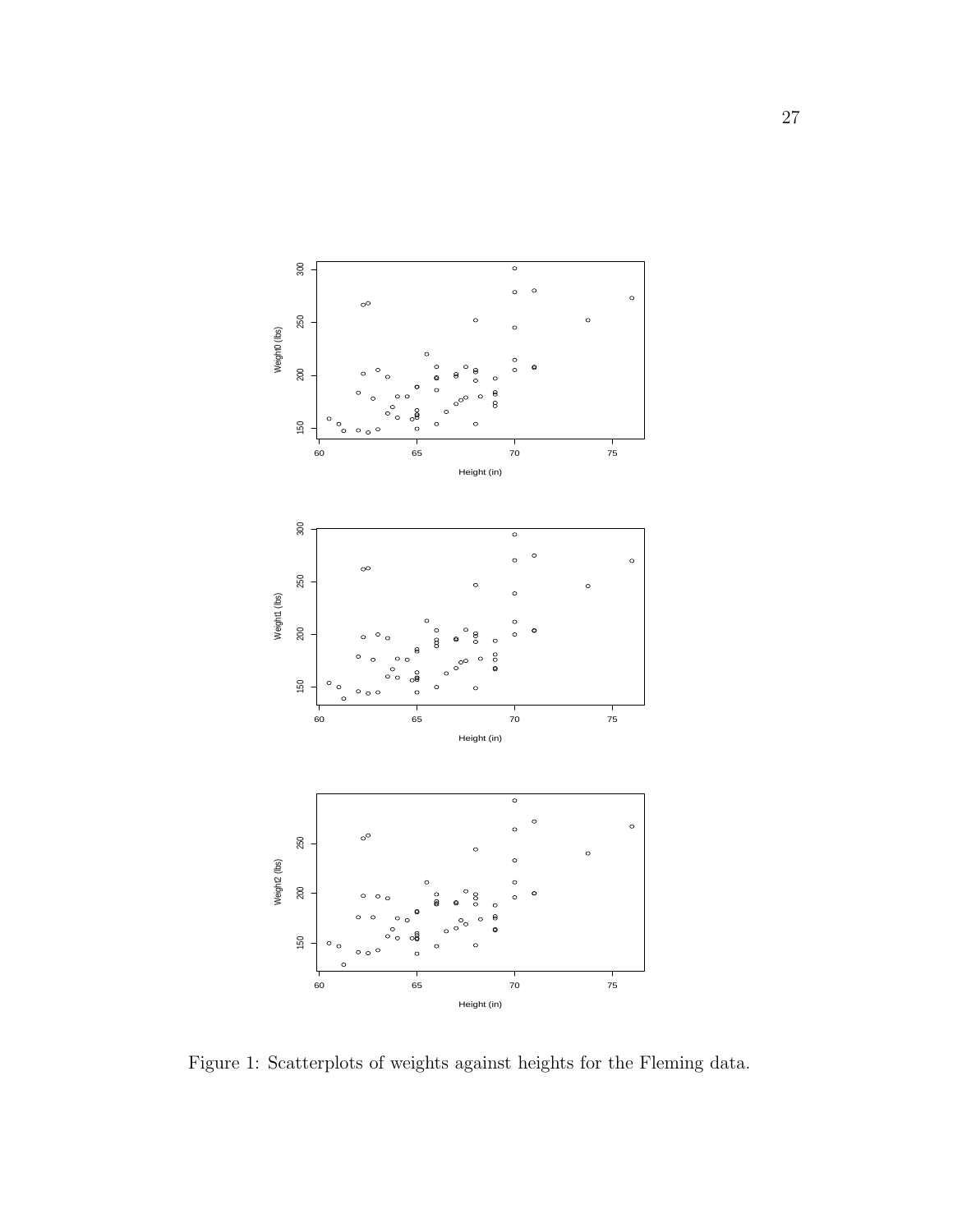

Figure 2: Histograms of weight at time 0 for the simulated data set (upper panel) and the Fleming data set (lower panel).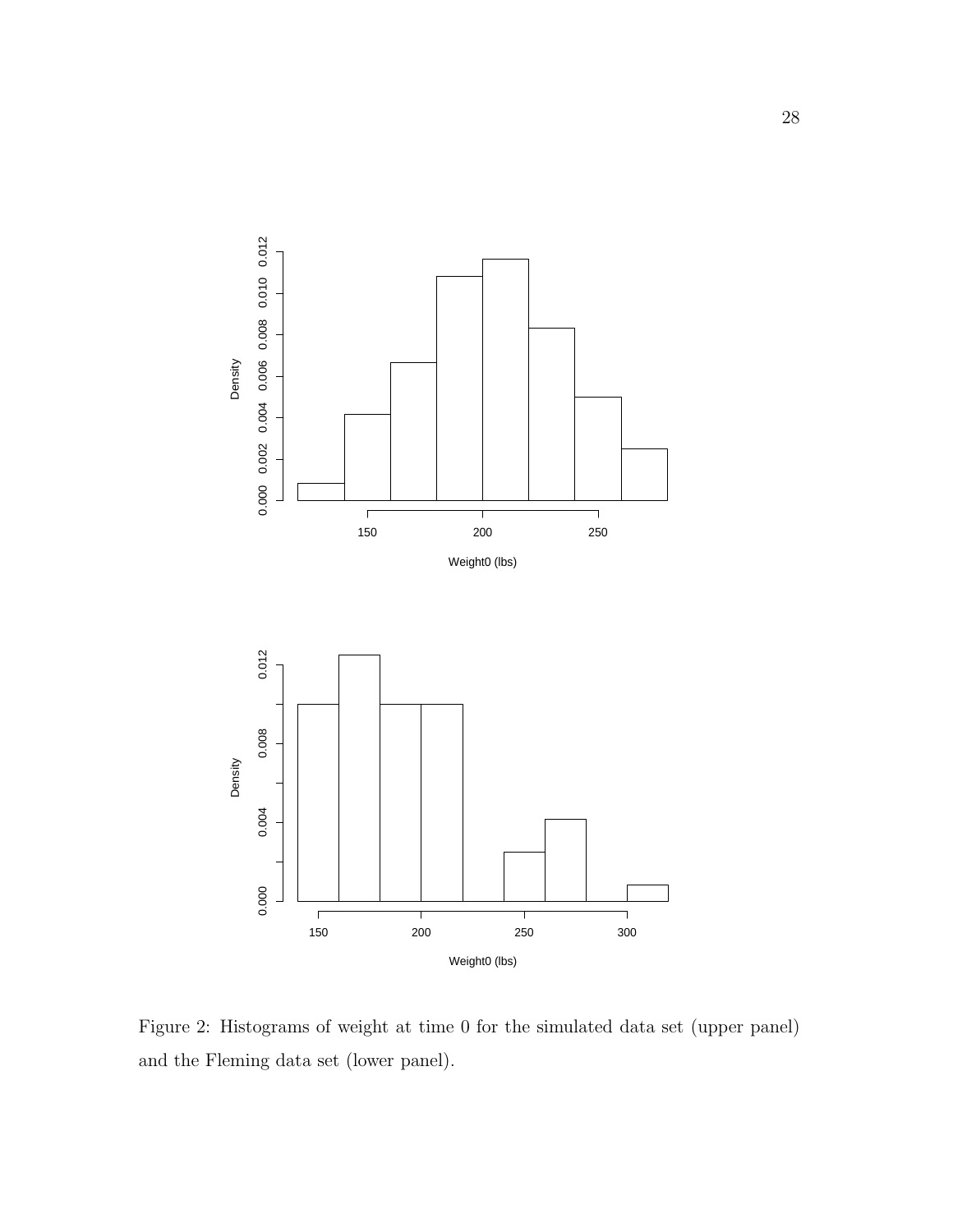## Appendix 1: R Functions Used in the Analysis of the Report.

1. Simulation of Values from a Multivariate Normal Distribution.

```
randdat<-function(muvect,Sigmat,n){
# requires package bayesurv
#
rawdat<-rMVNorm(n,muvect,Sigmat)
roundat<-round(rawdat,0)
orig<-1:60ind1<-sample(orig,5)
ind2<-sample(orig[-ind1],9)
ind3<-sample(orig[-c(ind1,ind2)],4)
roundat[ind1,1]<-roundat[ind1,1]+0.25
roundat[ind2,1]<-roundat[ind2,1]+0.5
roundat[ind3,1]<-roundat[ind3,1]+0.75
ind11<-sample(orig,11)
roundat[ind11,2]<-roundat[ind11,2]+0.5
ind21<-sample(orig,9)
roundat[ind21,3]<-roundat[ind21,3]+0.5
ind31<-sample(orig,3)
roundat[ind31,4]<-roundat[ind31,4]+0.5
roundat<-cbind(1:n,roundat)
dat<-as.data.frame(roundat)
names(dat)<-c("subject","ht","wt0","wt1","wt2")
return(dat)
}
```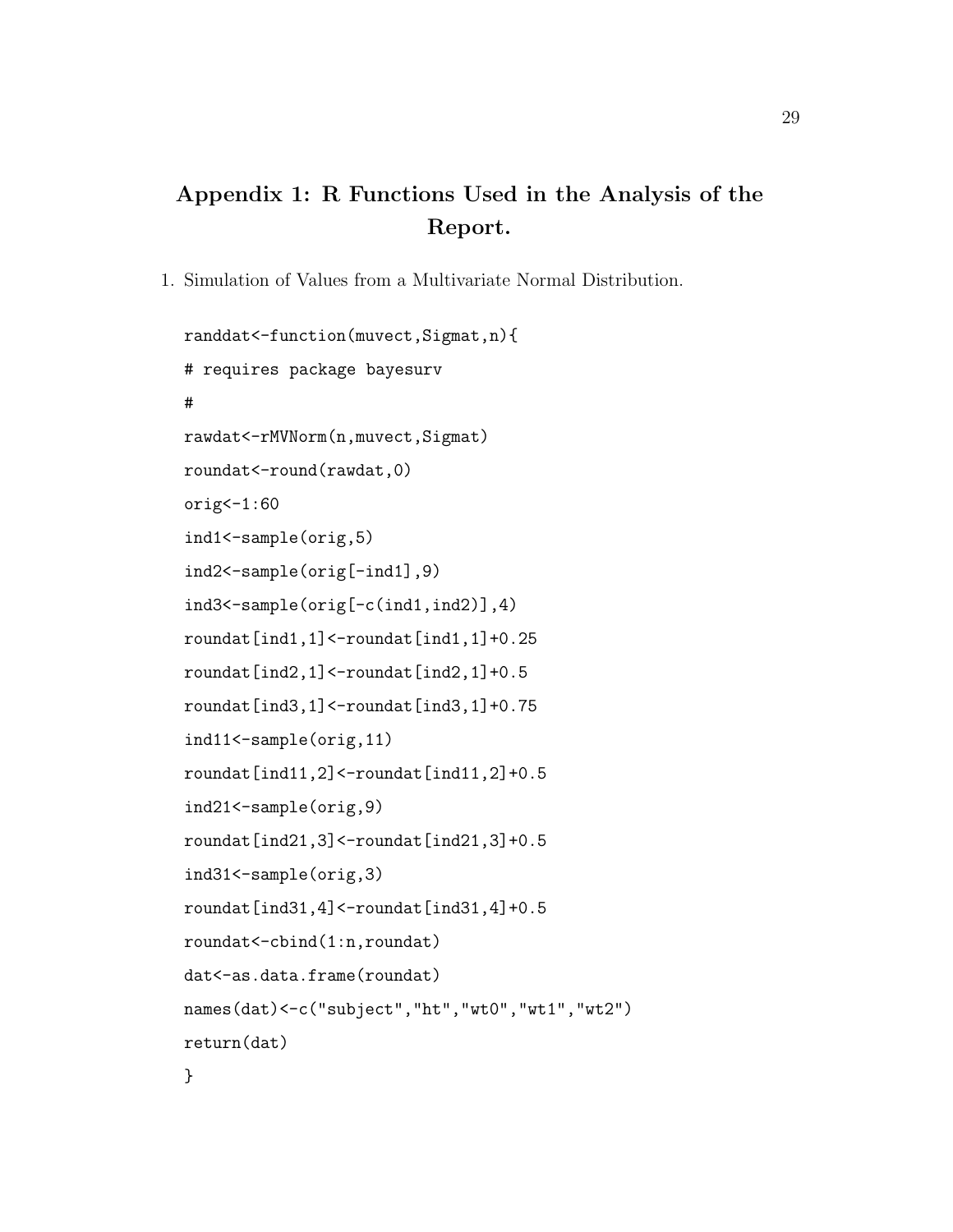2. Compare "suspect" data records to averages of other pairs.

```
checkavging<-function(dat,suspectno){
 suspect<-dat[dat$subject==suspectno,]
 rdat<-dat[-suspectno,]
 rn < -dim(rdat)[1]
 npairs<-rn*(rn-1)/2
 res < -c(rep(0,7))cnt1<-0repeat{
  cnt1 < -cnt1 + 1t1 <-rdat [cnt1,]
  cnt2<-cnt1
  repeat{
   cnt2<-cnt2+1t2 < - rdat[cnt2,]tsubs<-c(rdat$subject[cnt1],rdat$subject[cnt2])
#cat("tsubs: ",tsubs,fill=T)
   tavg<-0.5*(t1+t2)
   flag1<-(tavg$ht==suspect$ht)
   flag2<-(tavg$wt0==suspect$wt0)
   flag3<-(tavg$wt1==suspect$wt1)
   flag4<-(tavg$wt2==suspect$wt2)
   nflags<-flag1+flag2+flag3+flag4
   if(nflags>0){
   tres<-c(tsubs,nflags,flag1,flag2,flag3,flag4)
   res<-rbind(res,tres)}
   if(cnt2==rn) break
```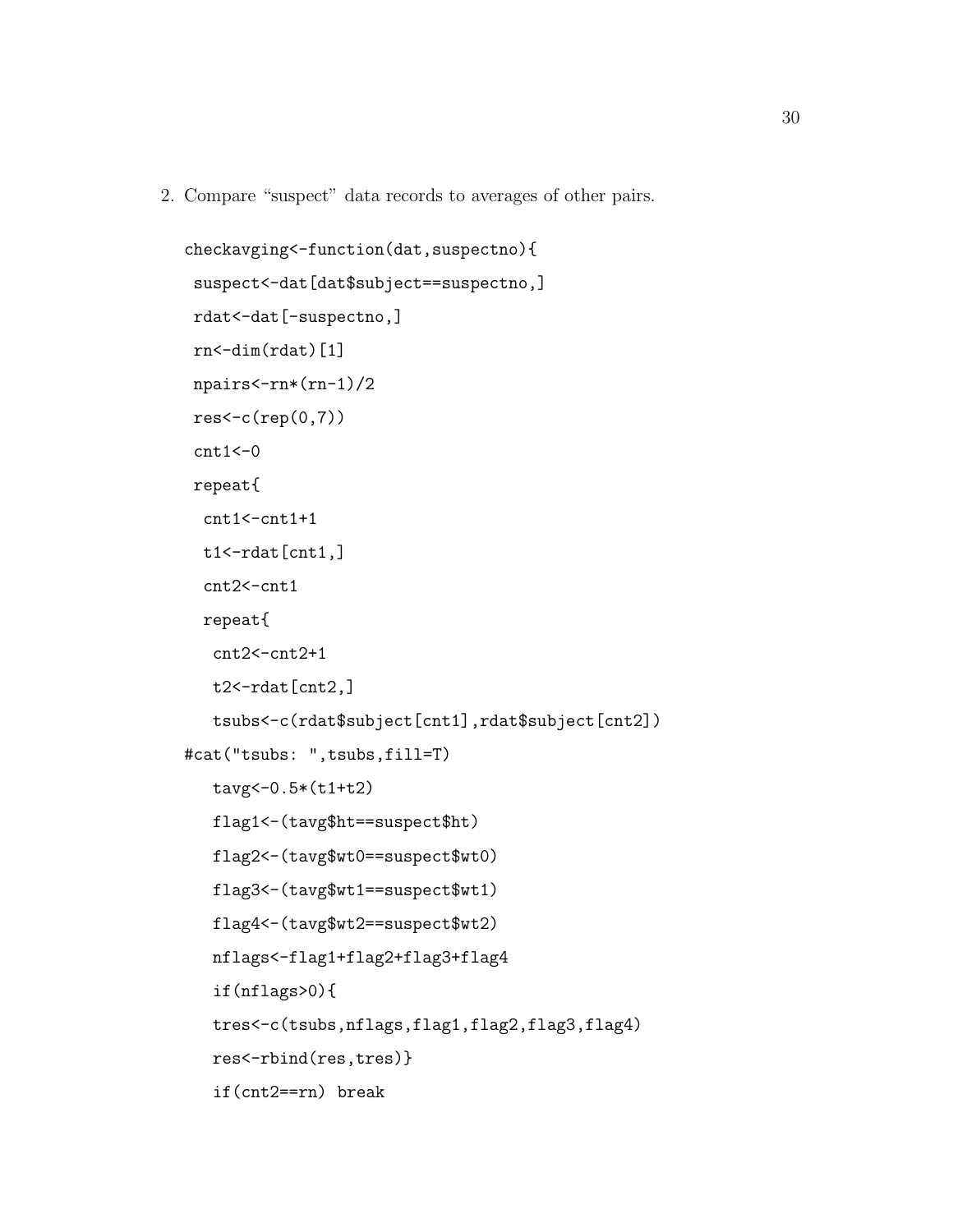```
}
  if(cnt1==rn-1) break
  }
return(res)
}
#---------------------------------------------------------------------------
summarycheckavg<-function(dat,suspectnos){
sk<-length(suspectnos)
res1<-NULL; res2<-NULL; res3<-NULL; res4<-NULL; res5<-NULL
res6<-NULL; res7<-NULL; res8<-NULL
 cnt < -0repeat{
  cnt<-cnt+1
 tsus<-suspectnos[cnt]
  tres<-checkavging(dat,tsus)
 rs<-dim(tres)[1]
 if(is.null(rs)=FALSE){if(rs==1){
 res1<-c(res1,tsus)
 res2<-c(res2,tres[1])
 res3<-c(res3,tres[2])
 res4<-c(res4,tres[3])
 res5<-c(res5,tres[4])
 res6<-c(res6,tres[5])
 res7<-c(res7,tres[6])
 res8<-c(res8,tres[7])
  }
```
31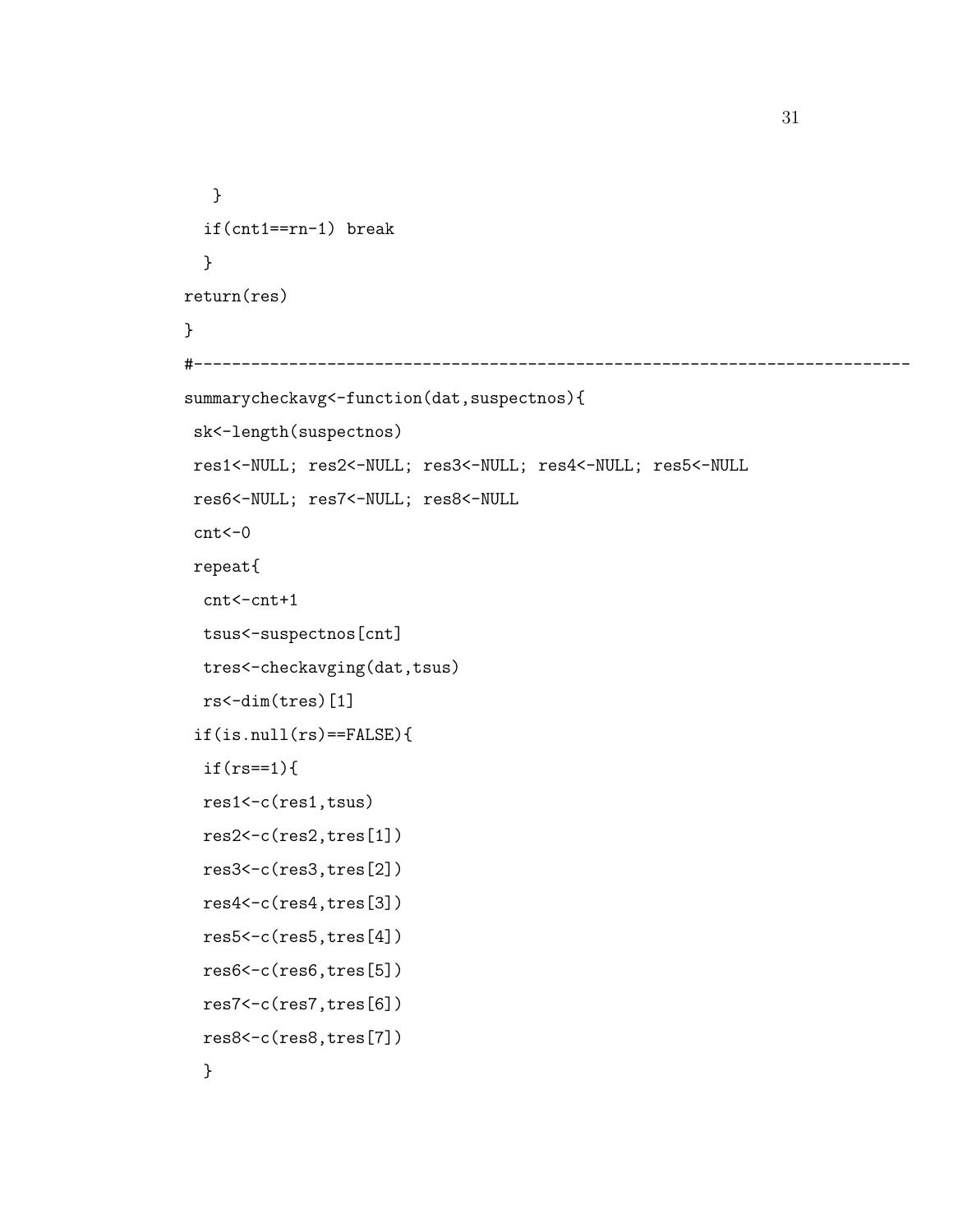```
if(rs>1){
   cnt2<-0repeat{
    cnt2 < -cnt2+1ttres<-tres[cnt2,]
    res1<-c(res1,tsus)
    res2<-c(res2,ttres[1])
    res3<-c(res3,ttres[2])
    res4<-c(res4,ttres[3])
    res5<-c(res5,ttres[4])
    res6<-c(res6,ttres[5])
    res7<-c(res7,ttres[6])
    res8<-c(res8,ttres[7])
    if(cnt2==rs) break
    } } }
 if(cnt==sk) break
 }
res<-data.frame(suspect=res1,other1=res2,other2=res3,nflags=res4,
                flag1=res5,flag2=res6,flag3=res7,flag4=res8)
res2<-res[res$other1!=0,]
return(res2)
}
```
3. Examine distributions of trailing digits.

```
digitdist<-function(dat){
ht<-dat$ht
wt0 <- dat $wt0
```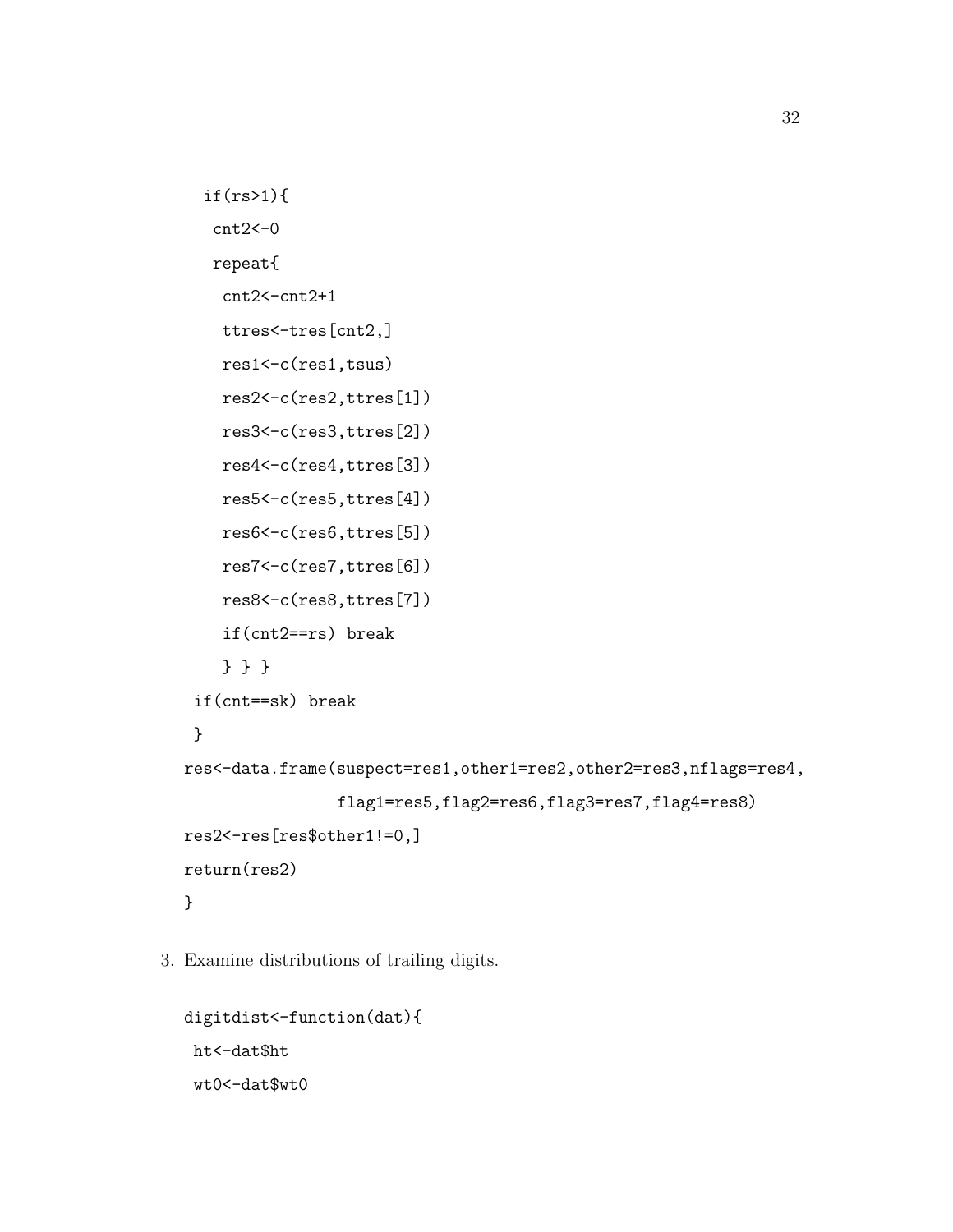```
wt1<-dat$wt1
```

```
wt2<-dat$wt2
```

```
ht<-floor(ht)
```

```
wt0<-floor(wt0)
```

```
wt1<-floor(wt1)
```

```
wt2<-floor(wt2)
```

```
ldht<-ht-10*floor(ht/10)
```

```
ldwt0<-wt0-10*floor(wt0/10)
```

```
ldwt1<-wt1-10*floor(wt1/10)
```

```
ldwt2<-wt2-10*floor(wt2/10)
```

```
htfs<-NULL; wt0fs<-NULL; wt1fs<-NULL; wt2fs<-NULL
```
 $cnt < -1$ 

```
repeat{
```

```
cnt<-cnt+1
```

```
thtf<-sum(ldht==cnt)
```

```
twt0f<-sum(ldwt0==cnt)
```

```
twt1f<-sum(ldwt1==cnt)
```

```
twt2f<-sum(ldwt2==cnt)
```

```
htfs<-c(htfs,thtf)
```

```
wt0fs<-c(wt0fs,twt0f)
```

```
wt1fs<-c(wt1fs,twt1f)
```

```
wt2fs<-c(wt2fs,twt2f)
```

```
if(cnt==9) break
```

```
}
```

```
res1<-data.frame(digit=0:9,ht=htfs,wt0=wt0fs,wt1=wt1fs,wt2=wt2fs)
tstht \frac{-sum((res1$ht-6)^2/6)}{}tstwt0<-sum((res1$wt0-6)^2/6)
```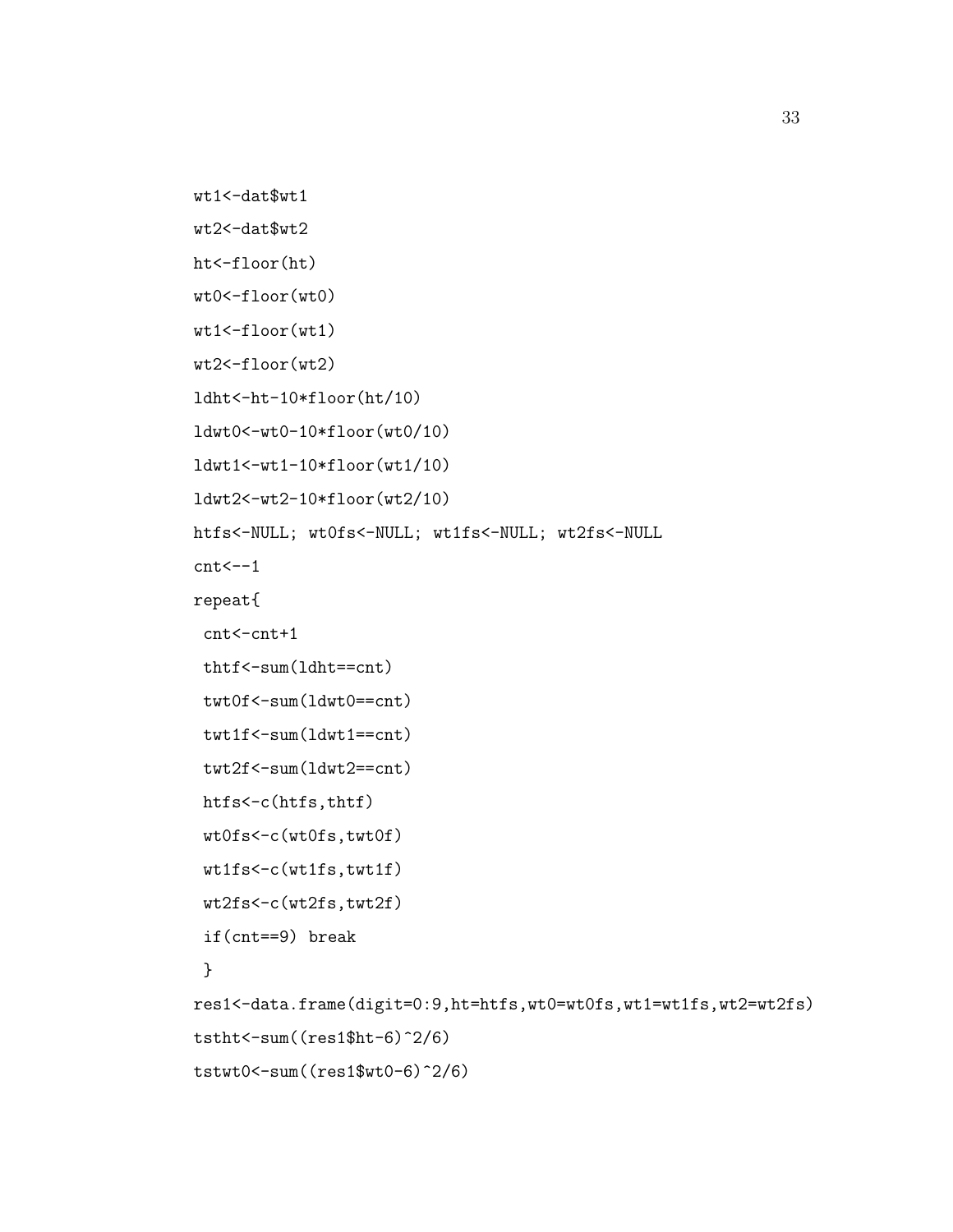```
tstwt1 < - sum((res1$wt1-6)^2/6)tstwt2<-sum((res1$wt2-6)^2/6)
pht<-1-pchisq(tstht,9)
pwt0<-1-pchisq(tstwt0,9)
pwt1<-1-pchisq(tstwt1,9)
pwt2<-1-pchisq(tstwt2,9)
res2<-data.frame(var=c("ht","wt0","wt1","wt2"),
                  tst=c(tstht,tstwt0,tstwt1,tstwt2),
                  pval=c(pht,pwt0,pwt1,pwt2))
res<-list(res1,res2)
return(res)
}
```
4. Compute influence values.

```
influencefctn<-function(dat){
wt2<-dat$wt2
wt1<-dat$wt1
wtdif<-wt1-wt2
mn<-mean(wtdif)
v2<-var(wtdif)
n<-length(wtdif)
realt<-mn/sqrt(v2/n)
subs<-NULL; infls<-NULL
cnt < -0repeat{
 cnt<-cnt+1
 tsub<-dat$subject[cnt]
```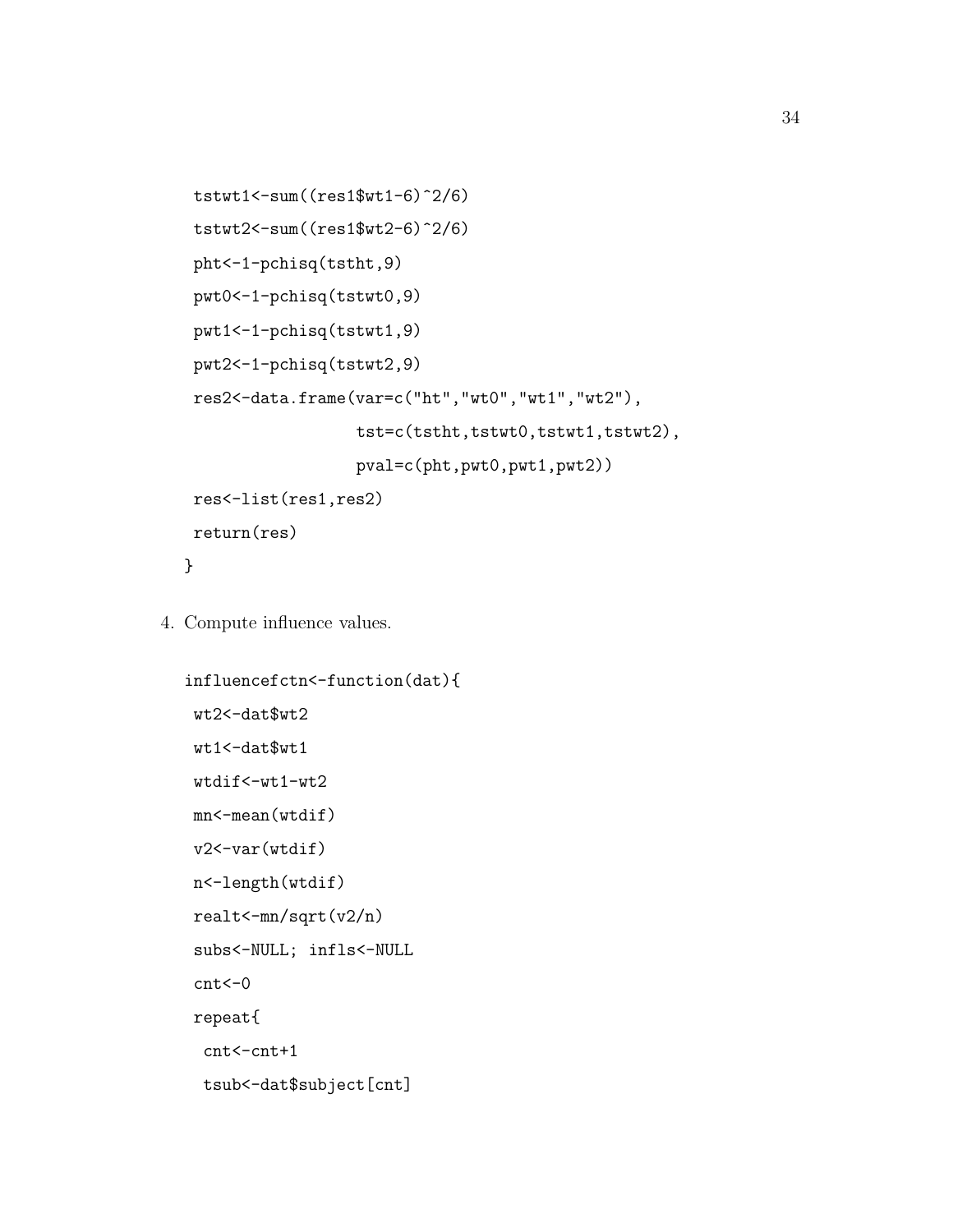```
tvals<-wtdif[-cnt]
 tt<-mean(tvals)/sqrt(var(tvals)/(n-1))
  tinfl<-abs(tt-realt)
  subs<-c(subs,tsub)
  infls<-c(infls,tinfl)
  if(cnt==n) break
 }
res<-data.frame(subject=subs,influence=infls)
return(res)
}
```
## Appendix 2: Data Sets Used in This Report.

1. The Fleming Data.

```
subject ht wt0 wt1 wt2
1 63.5 164 160 157
2 63.75 170 167 164
3 62.75 178 176 176
4 65 160 158.5 158
5 65 149.5 145 139.5
6 62.25 201.5 197.5 197.5
7 70 214.5 212 211
8 68.25 180 177 174
9 64 180 177 175
10 64.75 158.5 156.5 155
11 67.25 176.5 173.5 173
12 64 160 159 155
13 65.5 220 213 211
```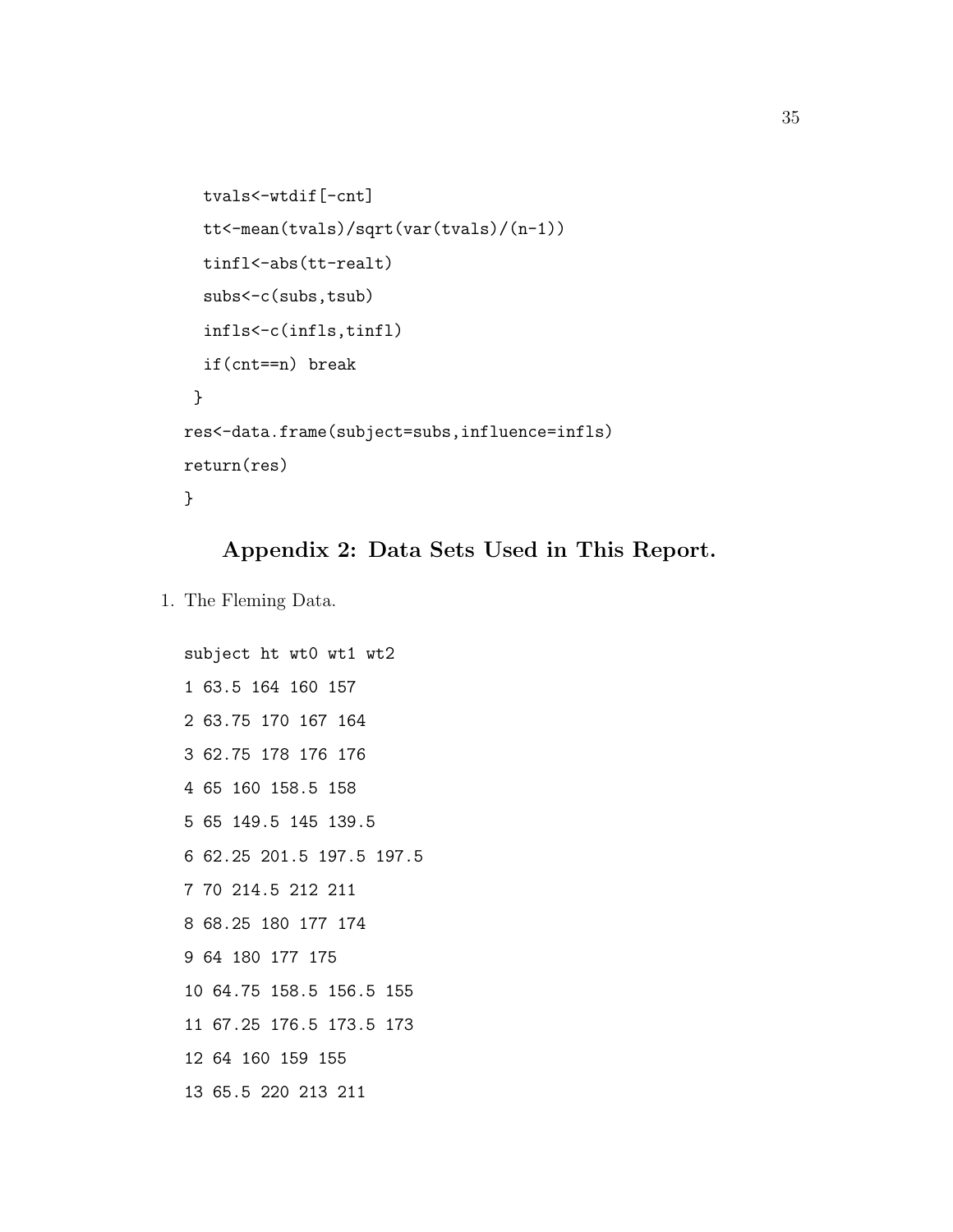- 14 76 273 270 267
- 15 62 183.5 179 176
- 16 71 208 203.5 200
- 17 62.5 146 144 140
- 18 62.25 266.5 262 255
- 19 70 278.5 270.5 264
- 20 63.5 198.5 196.5 195
- 21 73.75 252 246 240
- 22 67.5 208 204.5 202
- 23 61.25 147.5 139 128.5
- 24 63 205 200 197
- 25 68 195 193 189
- 26 60.5 159 154 150
- 27 65 189 184 181
- 28 64.5 180 176 173
- 29 65 167 164 160
- 30 66 154 150 147
- 31 68 203 198.5 195
- 32 71 207 204 200
- 33 69 182 176 175
- 34 67.5 179 175 169
- 35 66.5 165.5 163 162
- 36 63 149 145 143
- 37 69 184 181 177
- 38 65 162 159 154
- 39 67 199 196 190
- 40 70 245 239 233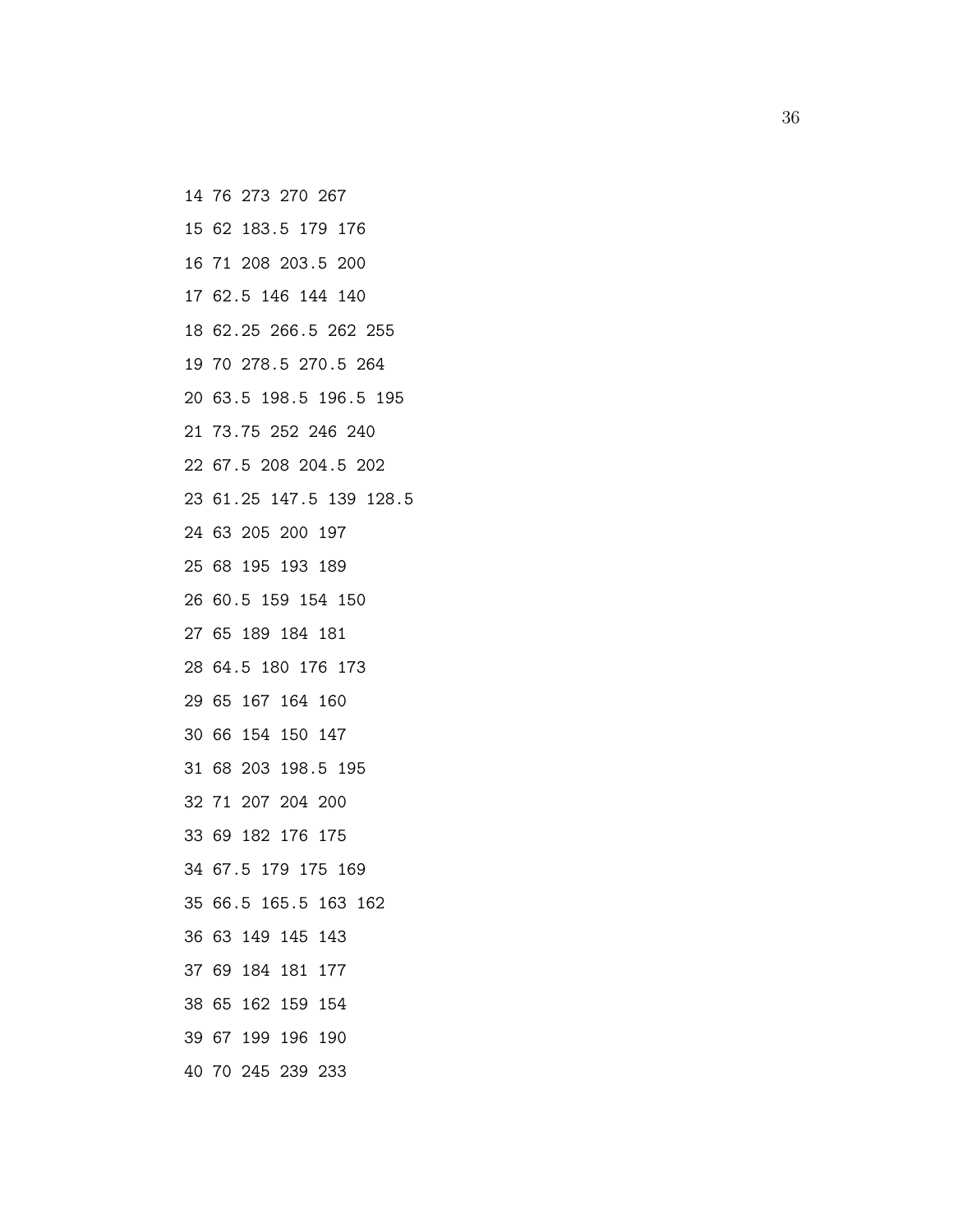- 41 67 201 195 191
- 42 70 205 200 196
- 43 69 174 167 163
- 44 62.5 268 263 258
- 45 71 280 275 272
- 46 66 208 204 199
- 47 68 252 247 244
- 48 66 198 195 189
- 49 68 154 149 148
- 50 65 189 186 182
- 51 69 197 194 188
- 52 66 186 189 192
- 53 68 205 201 199
- 54 70 301 295 293
- 55 62 148 146 141
- 56 67 173 168 165
- 57 66 197 192 190
- 58 61 154 150 147
- 59 69 171 168 164
- 60 65 163 157 155
- 2. The Simulated Data.
	- subject ht wt0 wt1 wt2 1 67.5 207 202 200 2 62 161 161 161 3 70 269 263.5 254 4 65 188 184 181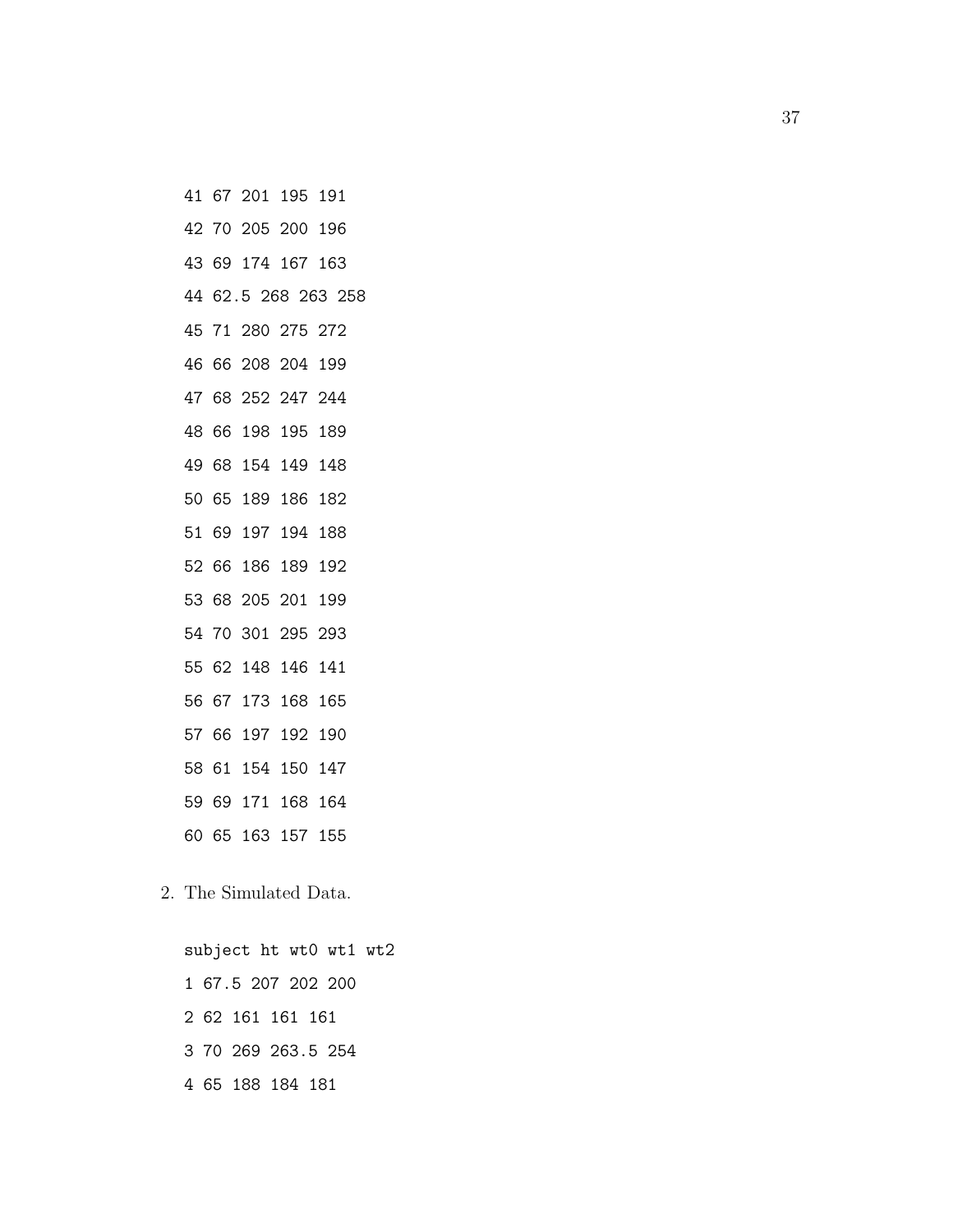- 5 69 249 244 237
- 6 67 166.5 162 157
- 7 75 211 208 204
- 8 66 208 205 202
- 9 65 205.5 200 196
- 10 66 206 200 197
- 11 65 181 178.5 174
- 12 66 200.5 196 192
- 13 66 171 168.5 167
- 14 71 235 232 231
- 15 66 179 173 170
- 16 61 161 157 155
- 17 63 179 175.5 174
- 18 72 147 145 143
- 19 70 231 225 220
- 20 63 136 132.5 125
- 21 63.25 217.5 213 212
- 22 69 236 231 226
- 23 67 171 166 162
- 24 71 193 188 186
- 25 67.5 174 169.5 166.5
- 26 72.5 265.5 258 254
- 27 65 214 211 207
- 28 65 185 180.5 180
- 29 63 192.5 189 184
- 30 67 231 227.5 224
- 31 65 192 188 185.5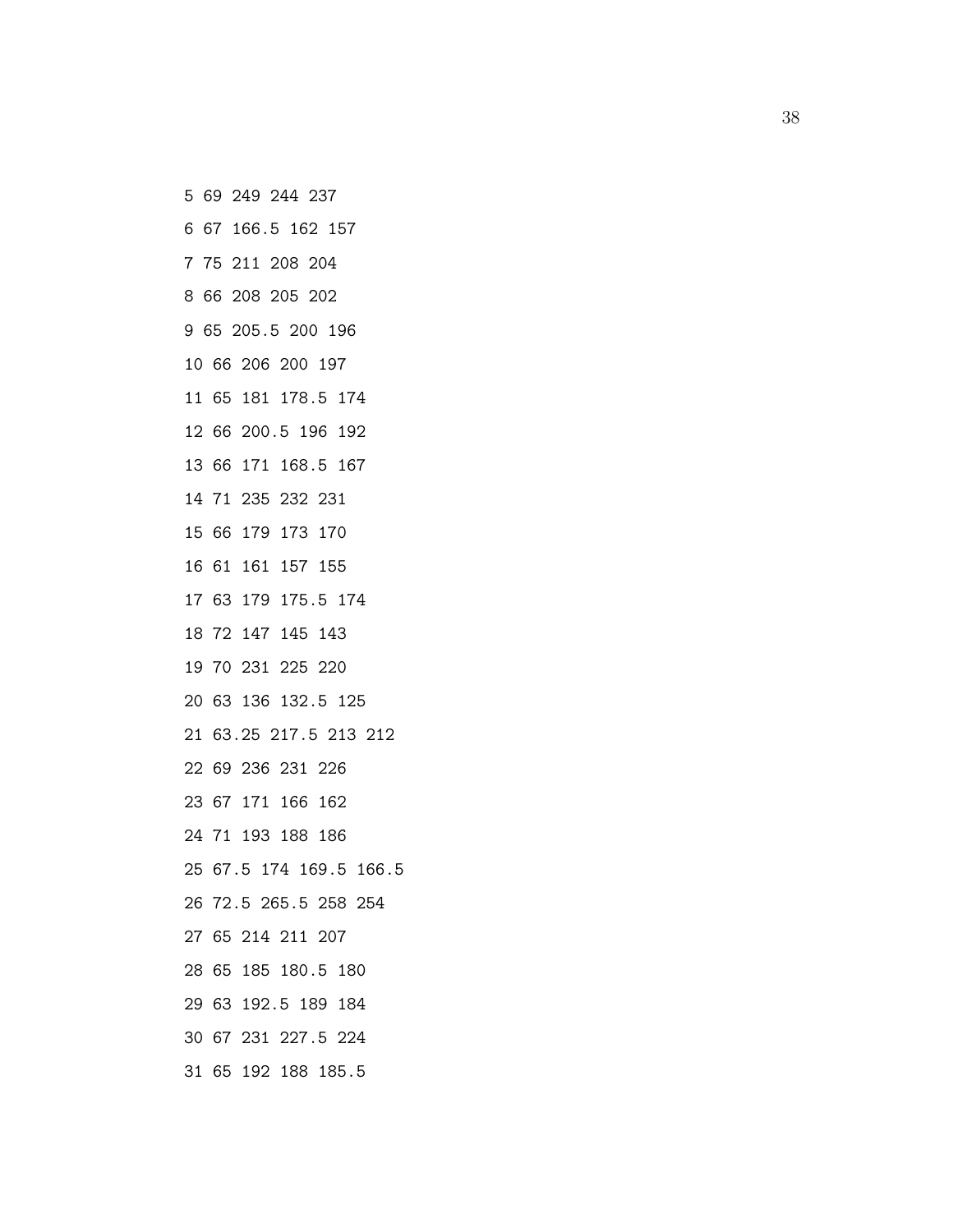- 32 67 218 217 216
- 33 63.5 184 177 168
- 34 65.75 222 215 209.5
- 35 67 207 201 196
- 36 66.5 257 256 254
- 37 72 223 218 212
- 38 71 221 214 210
- 39 66.25 213 209 206
- 40 66 239.5 236 233
- 41 67 143 140 137
- 42 64.25 221 216 211
- 43 66 209 203 198
- 44 68.25 181.5 179 177
- 45 69.5 243 234 229
- 46 70 252 247 242
- 47 64 158 156 155
- 48 68 222 220.5 215
- 49 70.5 257 249 242
- 50 69.75 219 216 212
- 51 69.25 156.5 154 150
- 52 68 191 187 184
- 53 64.5 182 180 174
- 54 73.75 252 247 242
- 55 70 194.5 190 186
- 56 61 210.5 206 204
- 57 68.5 265 257 253
- 58 62 187 182 177